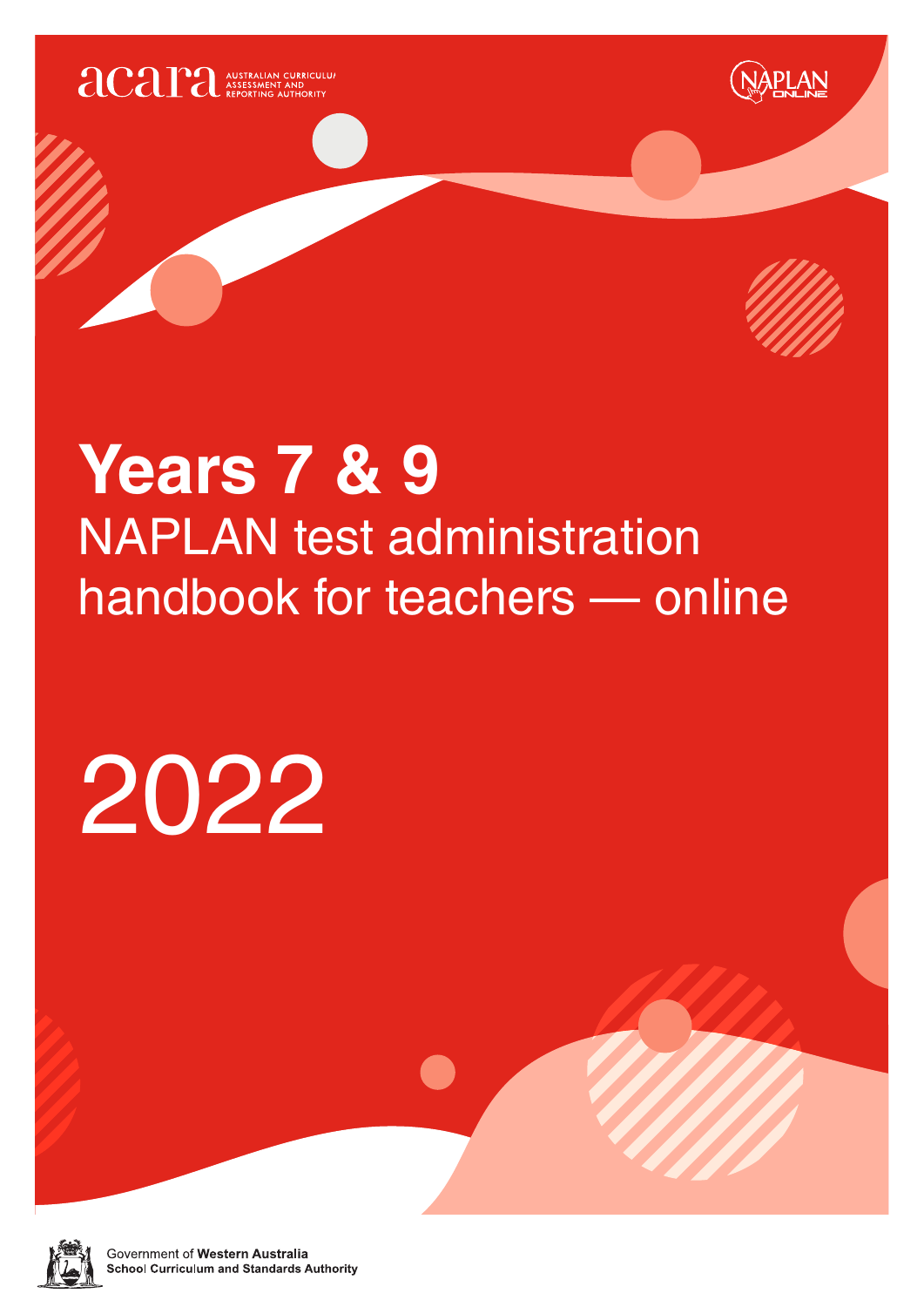#### TABLE OF CONTENTS

| 1. |     | <b>INTRODUCTION</b>                         |                |
|----|-----|---------------------------------------------|----------------|
|    | 1.1 | Test dates                                  |                |
|    | 1.2 | Test duration                               | 2              |
|    | 1.3 | Preparing for the tests                     | 3              |
|    | 1.4 | Managing a test session                     | $\overline{7}$ |
|    | 1.5 | Test administration system functions        | 9              |
| 2. |     | <b>TEST ADMINISTRATION</b>                  | 11             |
|    | 2.1 | Writing test administration                 | 13             |
|    | 2.2 | Reading test administration                 | 18             |
|    | 2.3 | Conventions of language test administration | 21             |
|    | 2.4 | Numeracy test administration                | 25             |

#### **APPENDIX 1: DISABILITY ADJUSTMENT CODES 29**

NAPLAN 2022 Online Test administration handbook for teachers - Years 7 & 9 i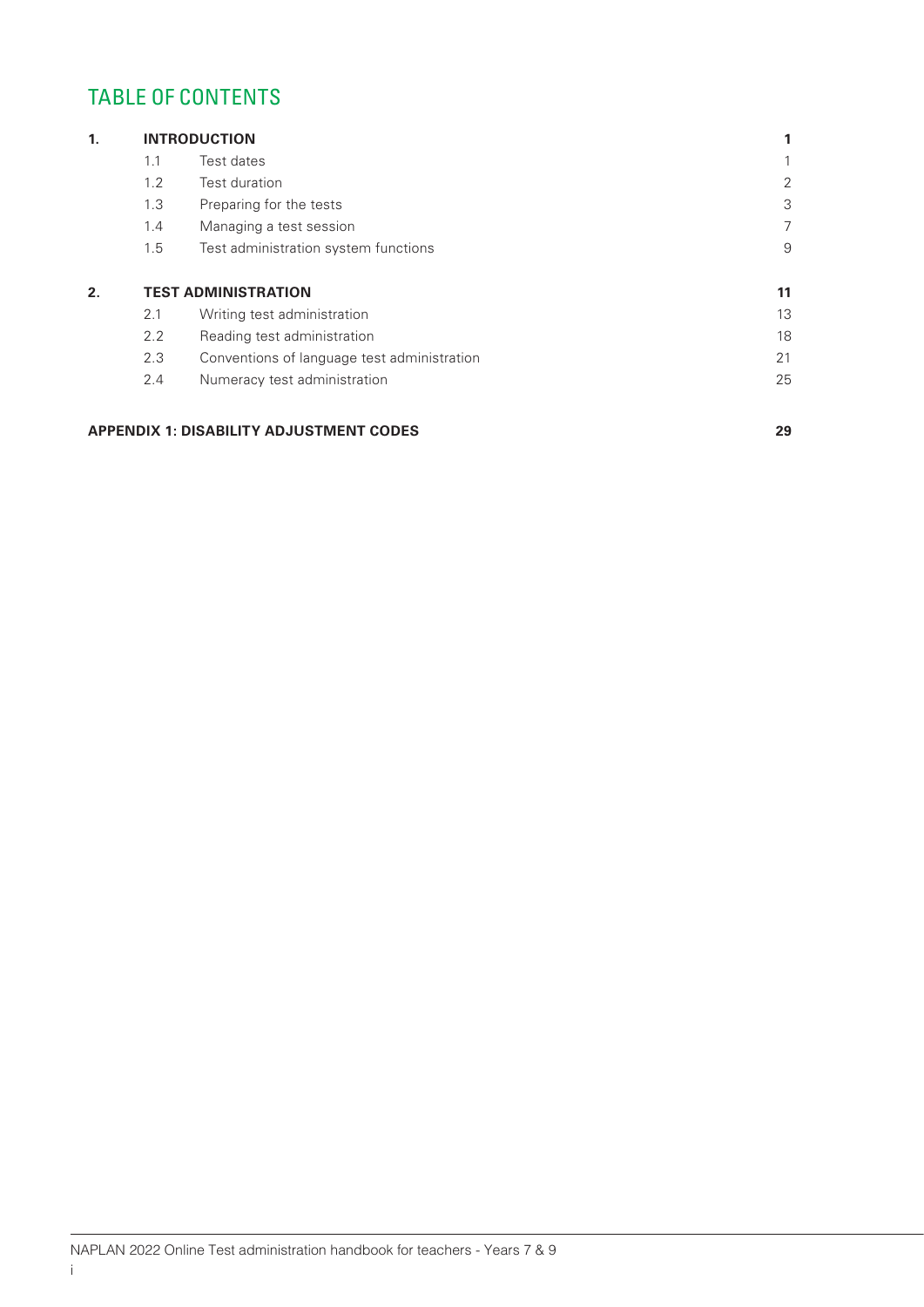#### 1. INTRODUCTION

Thank you for administering the National Assessment Program – Literacy and Numeracy (NAPLAN) online.

Your role in the administration of the tests is critical. This handbook provides you with all the instructions you need to administer the tests online. It is important that you are familiar with all the procedures in this handbook.

You will also need to be familiar with the online assessment platform, including how to:

- use the test administration dashboard to monitor students' progress
- manage test sessions.

This handbook focuses on the procedures for administering the online NAPLAN tests. It does not provide step-by-step instructions on the functionality of the test administrator's dashboard.

You will find detailed instructions on using the online national assessment platform and test administrator's dashboard in resources available at www.assessform.edu.au.

Standardised administration of the tests contributes significantly to the fairness and reliability of the assessment tasks. It is important that these administration instructions are followed carefully and that a positive and calm atmosphere is maintained throughout the test sessions.

If you have any questions before, during or after the online NAPLAN test event, seek advice from your NAPLAN coordinator.

#### **1.1 Test dates**

The NAPLAN test window starts on 10 May 2022 and finishes on 20 May 2022. The test security period extends for two weeks past the end of the test window and finishes on 3 June 2022. See page 2.

#### *Domains other than writing*

Domains other than writing must be tested in the following sequence:

```
Reading (R) \rightarrow Conventions of language (Col) \rightarrow Numeracy (N)
```
#### *Writing*

- Years 7 and 9 students sit the writing test on Day 2, with Day 3 only used where there are technical/logistical limitations.
- Years 7 and 9 students can sit domains other than writing on Day 1, following the test sequence above.

#### *Catch-up sessions*

Catch-up sessions are test sessions made available for students who were identified by the school they are enrolled in as absent for their scheduled NAPLAN test. They are not available for students who have already logged into a session and started a test nor to visiting students attending a host school.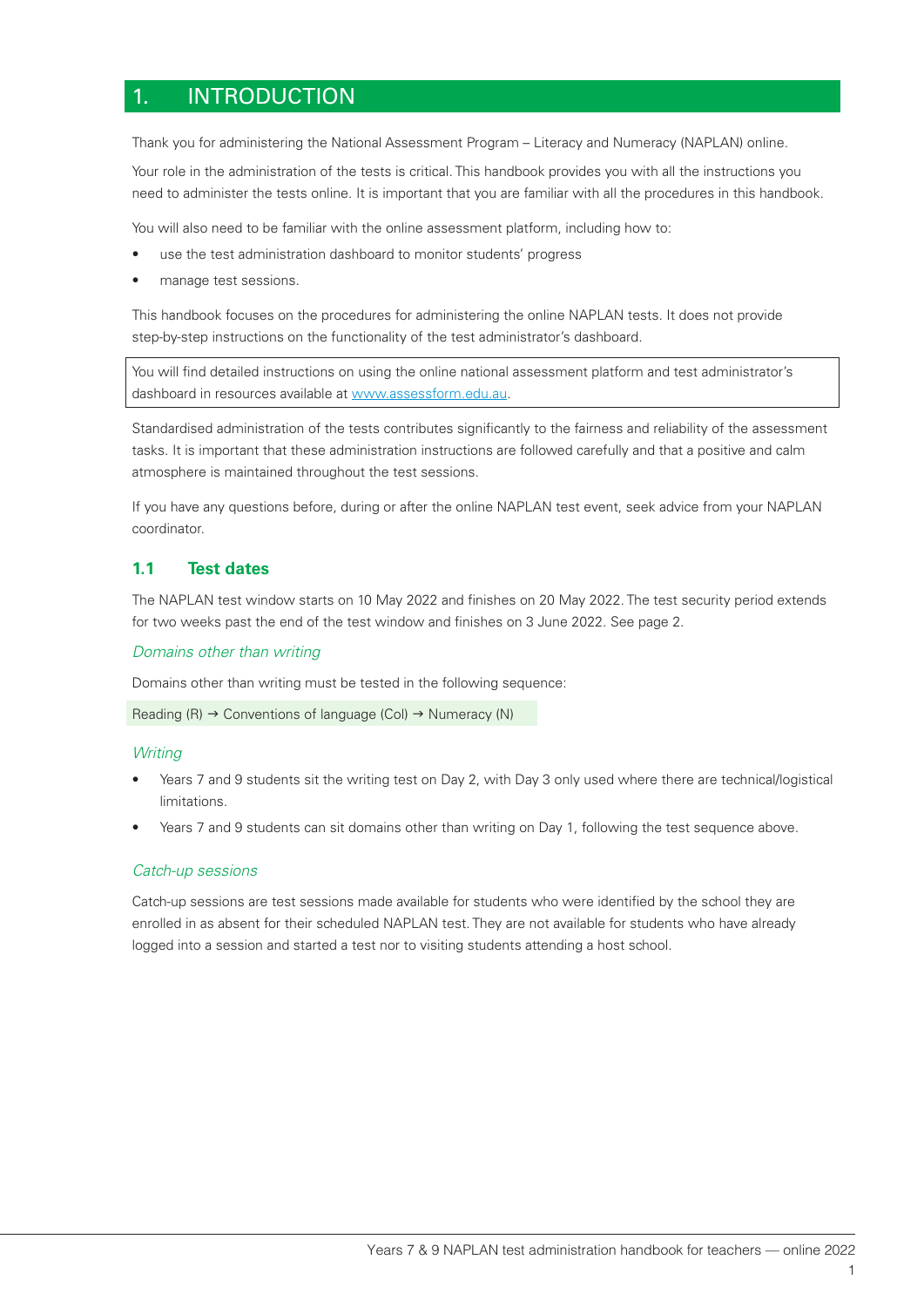#### *Test dates*

|                                |                      | Year <sub>3</sub>                       | Year 5                                                                                                                                                    | Years 7 and 9                    |                                     |
|--------------------------------|----------------------|-----------------------------------------|-----------------------------------------------------------------------------------------------------------------------------------------------------------|----------------------------------|-------------------------------------|
|                                |                      | <b>Monday 9 May</b>                     | Preparation day - NO tests permitted                                                                                                                      |                                  |                                     |
|                                |                      | <b>Tuesday 10 May</b><br>Day 1          | <b>Writing (Paper)</b><br>R                                                                                                                               | <b>Writing</b><br>R              | <b>No Writing</b><br><b>R-Col-N</b> |
|                                |                      | <b>Wednesday 11 May</b><br>Day 2        | <b>R-Col-N</b>                                                                                                                                            | <b>Writing</b><br><b>R-Col-N</b> | <b>Writing</b><br><b>R-Col-N</b>    |
|                                | <b>Week</b>          |                                         | <b>Catch-up tests</b>                                                                                                                                     | <b>Catch-up tests</b>            | <b>Catch-up tests</b>               |
|                                | One                  | <b>Thursday 12 May</b><br>Day 3         | <b>R-Col-N</b>                                                                                                                                            | <b>R-Col-N</b>                   | <b>Writing</b><br><b>R-Col-N</b>    |
|                                |                      |                                         | <b>Catch-up tests</b>                                                                                                                                     | <b>Catch-up tests</b>            | <b>Catch-up tests</b>               |
| <b>NAPLAN Testing Window</b>   |                      | Friday 13 May<br>Day 4                  | <b>R-Col-N</b><br><b>Catch-up tests</b>                                                                                                                   | <b>R-Col-N</b>                   | <b>R-Col-N</b>                      |
|                                |                      |                                         | (Year 3 writing<br>catch-up tests must                                                                                                                    |                                  |                                     |
|                                |                      |                                         | be completed by                                                                                                                                           |                                  |                                     |
|                                |                      |                                         | this day)                                                                                                                                                 | <b>Catch-up tests</b>            | <b>Catch-up tests</b>               |
|                                |                      | <b>Monday 16 May</b><br>Day 5           |                                                                                                                                                           |                                  |                                     |
|                                | <b>Week</b><br>Two   | <b>Tuesday 17 May</b><br>Day 6          | <b>Follow test sequence</b><br>Reading $\rightarrow$ Conventions of language $\rightarrow$ Numeracy<br>$(R$ -Col-N $)$<br><b>Catch-up tests permitted</b> |                                  |                                     |
|                                |                      | <b>Wednesday 18 May</b><br>Day 7        |                                                                                                                                                           |                                  |                                     |
|                                |                      | <b>Thursday 19 May</b><br>Day 8         |                                                                                                                                                           |                                  |                                     |
|                                |                      | <b>Friday 20 May</b><br>Day 9           |                                                                                                                                                           |                                  |                                     |
| <b>Test Security</b><br>Period | Week<br><b>Three</b> | Monday 23 May -<br>Friday 27 May        | These two weeks may ONLY be used for testing with written per-<br>mission from the relevant TAA.                                                          |                                  |                                     |
|                                | Week<br>Four         | Monday 30 May -<br><b>Friday 3 June</b> | Test security to be maintained by all schools to<br>3 June 2022.                                                                                          |                                  |                                     |

#### **1.2 Test duration**

An introduction time of approximately 15 minutes should be added to each test duration.

|               | <b>Writing</b> | <b>Reading</b> | <b>Conventions of</b><br>Language | <b>Numeracy</b> |
|---------------|----------------|----------------|-----------------------------------|-----------------|
| Years 7 and 9 | 42 min         | 65 min         | 45 min                            | 65 min          |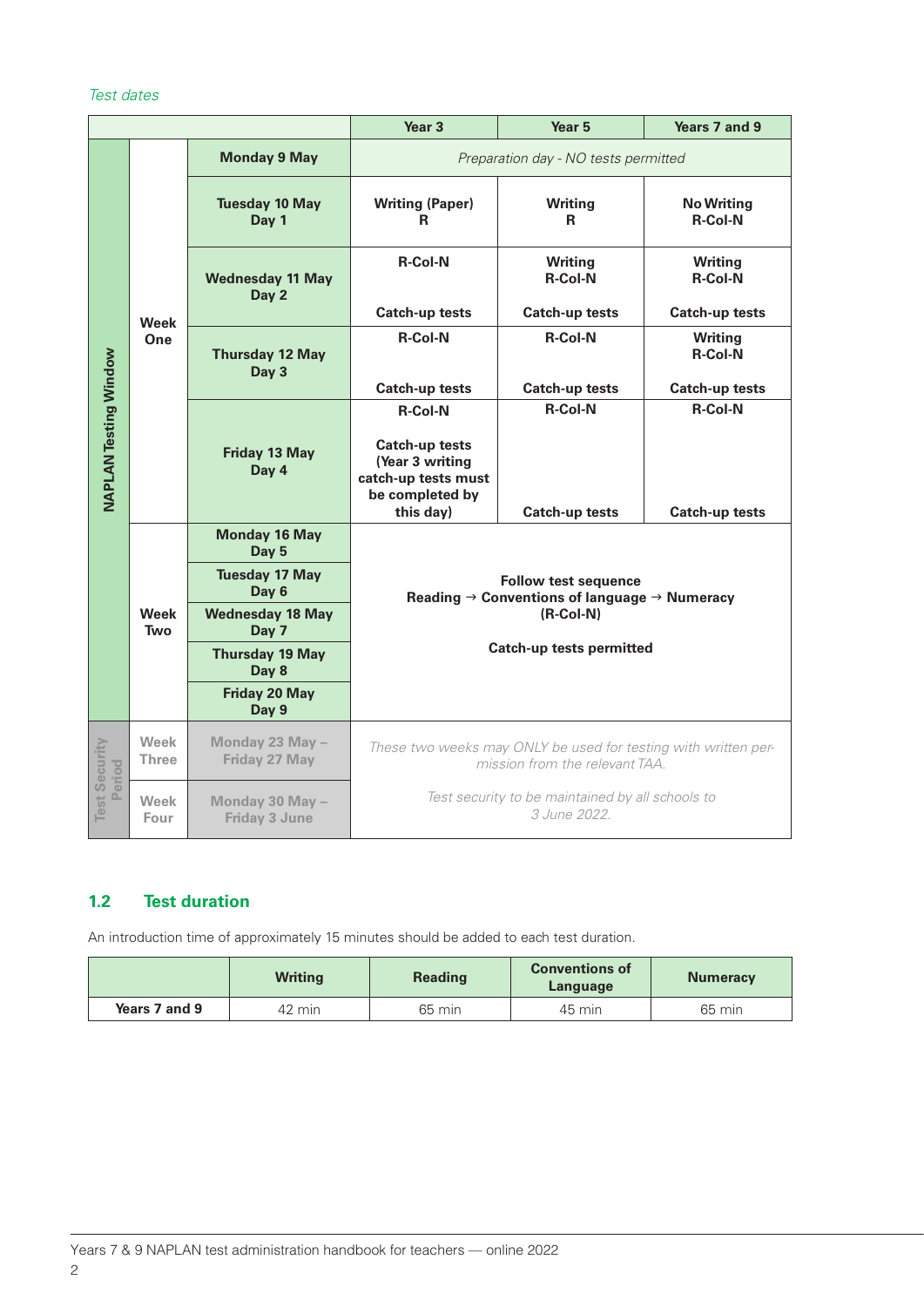#### **1.3 Preparing for the tests**

#### *Before the test day*

The school principal is responsible for ensuring all staff are informed of their roles and responsibilities in relation to the administration of the online NAPLAN tests. The *NAPLAN national protocols for test administration – online* require that, before sitting the tests, all students are familiar with the functionality of the NAPLAN tests and range of item types in each domain, as well as with the type of device that they will be using for the tests.

Within the school, the principal's immediate delegate for the preparation and delivery of the NAPLAN tests is the NAPLAN coordinator. The principal may also perform this role.

Your school may also have a school technical support officer who can help ensure that the necessary technology (e.g. devices, servers) is ready to support the NAPLAN tests. The NAPLAN coordinator may also perform this role.

In the weeks before the test, the school's NAPLAN coordinator will meet with you to:

- provide you with access to the online NAPLAN training environment to ensure you know how to use the test administrator's dashboard, and the NAP locked down browser (as well as setting up an unsecured browser if necessary)
- plan the configuration of the test room(s) where the test sessions will be held
- discuss the organisational procedures required during the tests, including procedures for students bringing their own device (BYOD)
- review procedures for emergencies and problem situations, including how to seek technical assistance
- explain the organisational arrangements for non-participating students
- confirm that all devices have passed the necessary device checks and that arrangements have been made to ensure the devices will be in the room, will have the NAP locked down browser installed, and will be fully charged on the day of the assessment
- ensure that you are familiar with all the test administration instructions and procedures
- establish procedures in the event that the test is to be administered by a casual or relief teacher
- ensure you are aware of any disability adjustments provided to the students in your session and how to manage them.

#### *On test days*

Prior to commencing, please ensure you have all materials required for the test session. Your NAPLAN coordinator will provide you with a test administration pack containing:

- a device for your own use in administering the test session
- confirmation of how you and the students will connect to the internet
- the test administrator session slip (TA session slip) for the test session you will be administering (this will contain the test administrator session login details)
- student session slips for all students participating in the test session (these slips have the unique student codes that each student needs to access each test)
- a printed list of students allocated to the test session, including details of which students, if any, have been allocated disability adjustments (note that students with disability adjustment code *AIA* will follow a specific process in the audio check while logging in, and may require assistance from you or a support person at that stage)
- information on how many students are expected to bring their own device
- contact details for your school's technical support officer and NAPLAN coordinator, and the NAPLAN helpdesk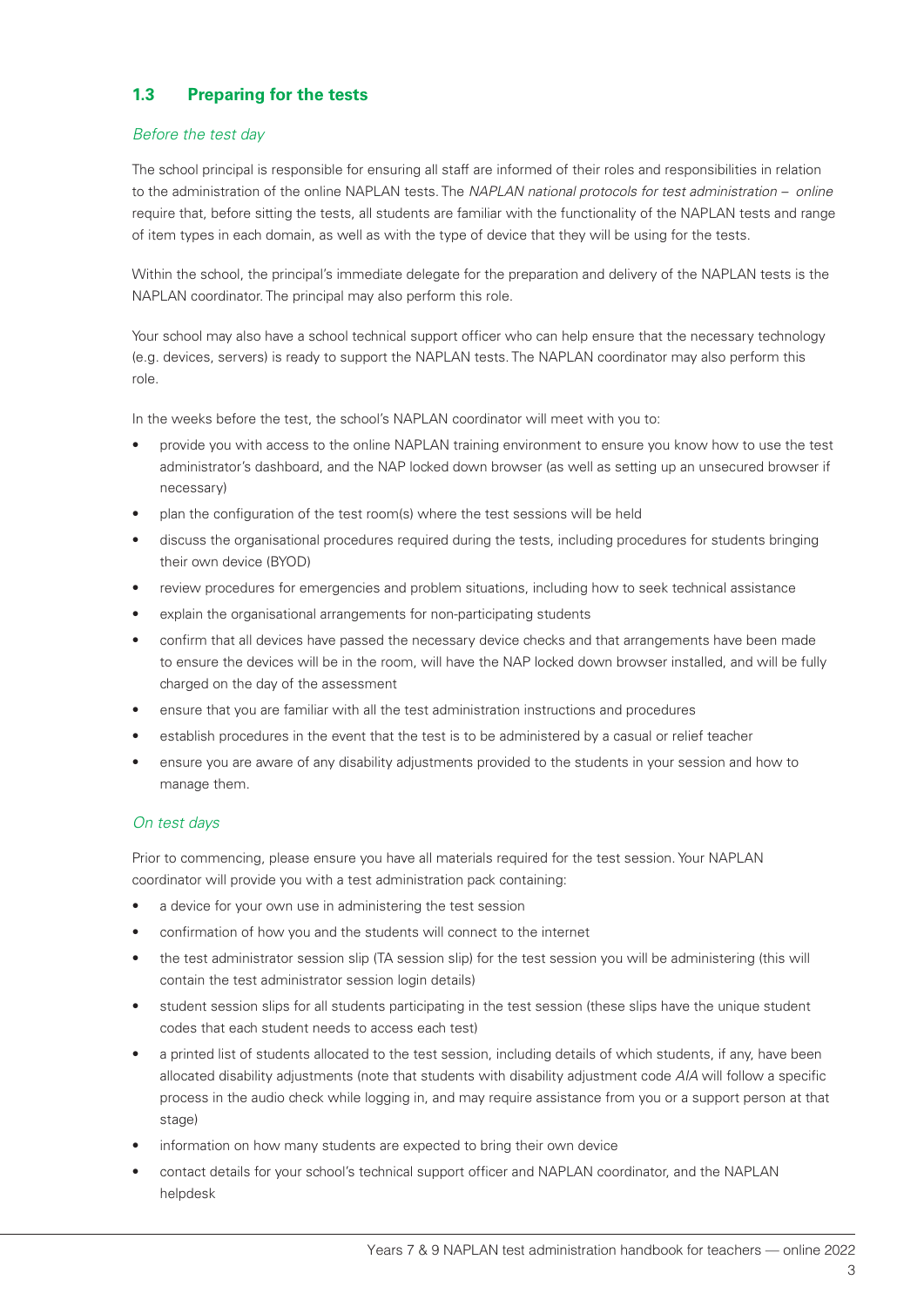- this NAPLAN test administration handbook
- notepad and pen.

Allow enough time to set up the room and the devices, working with your NAPLAN coordinator and available IT support, as required.

#### *Student test materials*

You will find a list of required student and test administrator materials at the beginning of each test section later in this handbook.

All online NAPLAN tests except reading allow or require the use of an audio player. Students will need headphones to use the audio player.

The following items are **not permitted** to be taken into **any test** as they could affect the validity of the test:

- **x** books, including dictionaries
- 8 rulers
- 8 mobile phones or other internet- or bluetooth-enabled devices other than the device on which the student is undertaking the test
- 8 protractors/mathematics templates
- 8 calculators (unless provided as a disability adjustment).

#### *Supervising the test sessions*

In supervising the tests, you **must**:

- $J$  deliver the instructions accurately
- $\checkmark$  encourage student participation
- $\checkmark$  actively monitor student conduct by regularly walking around the room and checking that students are not talking, collaborating or using prohibited items as listed above
- actively monitor the test administrator's dashboard to ensure all flags or warnings are actioned as required.

#### *Time allowed for each test*

The duration of each test is provided in section 1.2.

The online assessment platform will provide each student with a countdown timer that shows the amount of time they have to complete the test. Students can choose to hide their timer if they find it distracting. However, the timer will flash when the student has 10 minutes left, and will display continuously during the last five minutes of the test. You will also be able to see how much time each student has remaining on their test attempt via the test administrator's dashboard on your device. The platform will lock students out of their test when their time has expired.

When administering a test session, in addition to the stated time for each assessment, you will need to allow time for students to settle in and log in to the online assessment platform. The test session time may also be affected where students have been provided with adjustments for disability.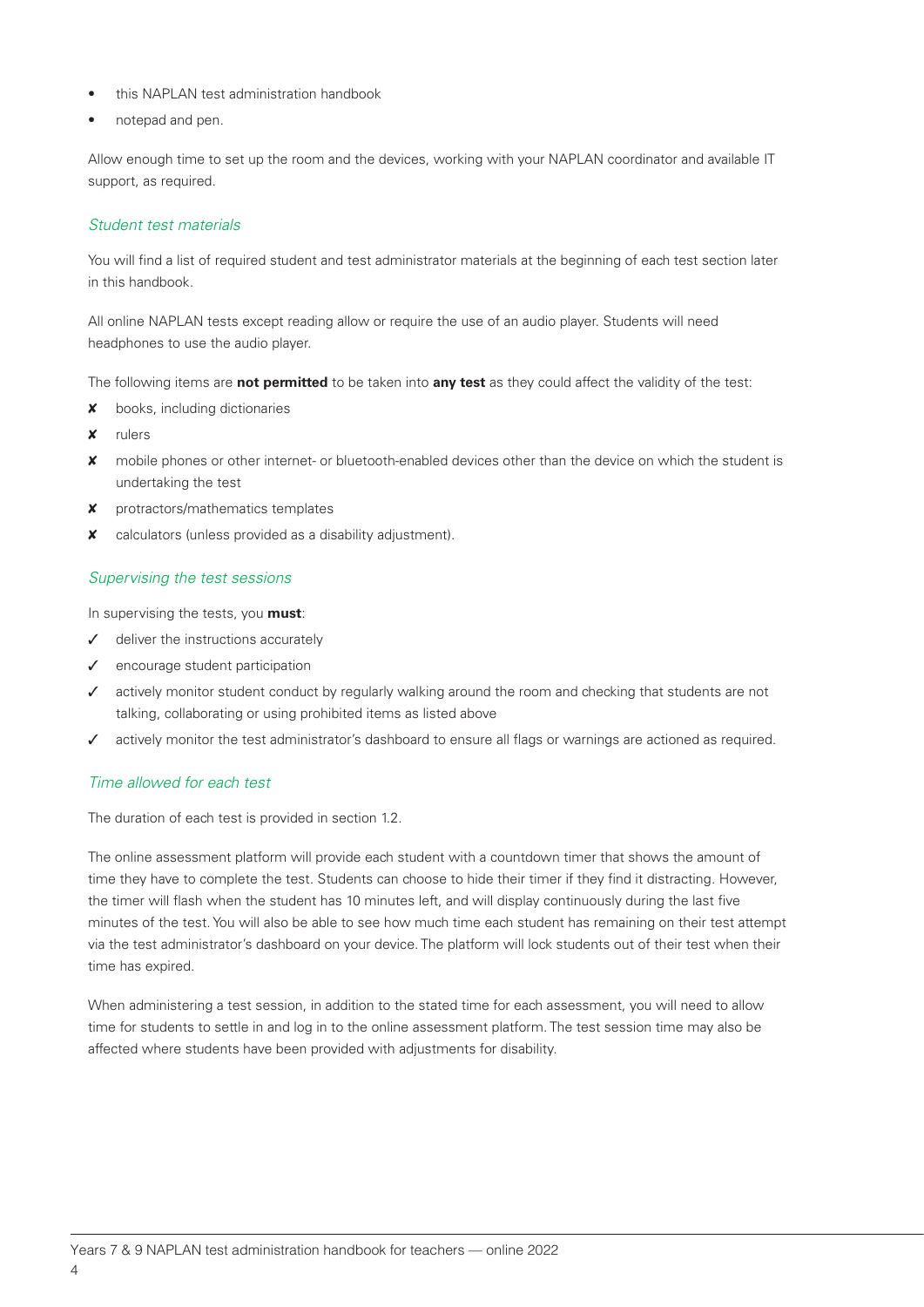#### *Adjustments for students with disability*

Students with disability may be granted extra time as a disability adjustment. The NAPLAN coordinator will enter the relevant disability adjustment code(s) (DAC) for these students against their profile prior to the start of the tests. Students who have a DAC indicating they should get extra time will automatically have the appropriate amount of extra time added by the system.

Some students are eligible for rest breaks. You will have to manually control rest breaks for those students who are eligible for them by pausing and resuming the students' test attempts via the test administrator's dashboard.

In some instances, students with disability taking the test will be presented with alternative test items which differ from those other students will see in the same test session. These alternative items assess the same knowledge requirements and have been designed to accommodate certain disabilities in order to enable participation in the test. The presentation of alternative items is triggered by particular DACs.

The list of students (class list) allocated to the test session will also indicate their approved disability adjustments, if any. This is shown by the DAC against the student's name. These codes are entered against the student profile by the NAPLAN coordinator and must be added prior to the student starting the test. You do not have access to add or adjust these codes. If you are made aware of an error, contact your NAPLAN coordinator prior to commencing the test session.

See *Appendix 1* for a table of DACs and actions required by the test administrator in relation to disability adjustments.

#### *Assisting students*

Professional and ethical behaviour in accordance with the *NAPLAN national protocols for test administration - online* is expected in all aspects of the test administration. Any additional support given to a student that advantages them in any way is considered cheating.

Your NAPLAN coordinator will be able to provide you with a copy of the *national protocols*. You can also download a copy from the NAP website:

https://www.nap.edu.au/naplan/school-support/national-protocols-for-test-administration.

#### During **all** tests, you **MAY**:

- √ read and clarify general instructions (as indicated by **READ ALOUD** in this handbook see below)
- $\checkmark$  remind students of the way to respond to particular item types (e.g. that they need to select an answer, type an answer or place tiles into the correct order)
- remind students how to change their answer, if necessary
- remind students how to navigate through the platform (without navigating for them)
- 3 remind students how to access different aspects of the platform (e.g. ruler, timer, magnification, audio player)
- advise students to leave a question they are unsure about and to move on to the next question
- remind students how to flag a question they may want to return to
- advise students to return to any unanswered questions if there is time at the end of the test (including reminding them how to see which questions were flagged and how to navigate back to them)
- provide general encouragement to continue.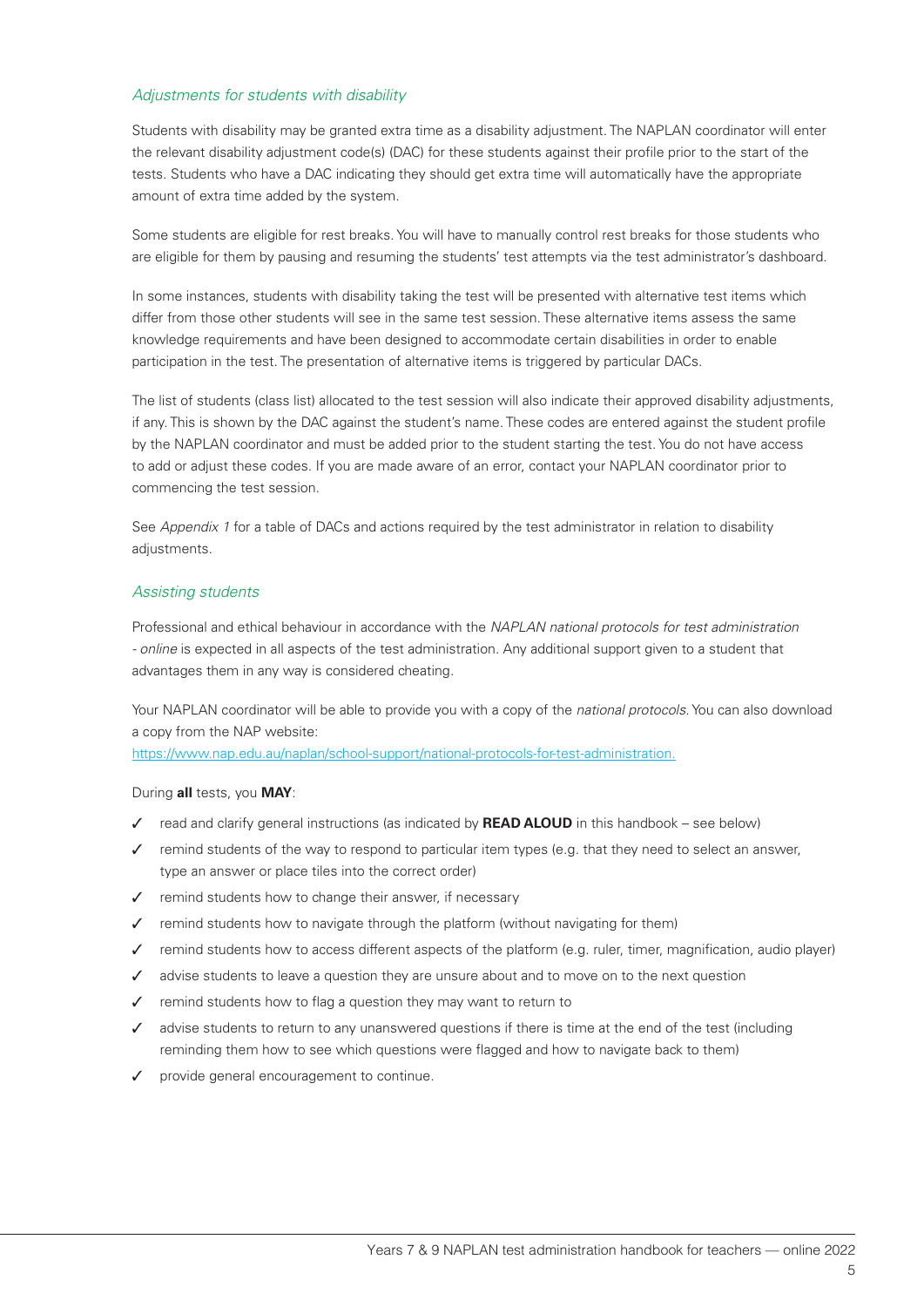During **all** tests, you **MUST NOT**:

- **x** give hints or examples
- 8 explain, paraphrase or interpret questions, including translating questions into another language
- 8 indicate to students whether answers are correct or incorrect
- 8 remind students about related work completed in class
- 8 provide extra time (unless provided as a disability adjustment or because of a documented disruption during the test session)
- 8 navigate through the online assessment platform for the student or in any way manipulate the mouse, keyboard or screen on behalf of the student.

|                       | You MAY:                                                                                                                                                                                                                                                    | <b>You MUST NOT:</b>                                                                                                                                                                                                                                |
|-----------------------|-------------------------------------------------------------------------------------------------------------------------------------------------------------------------------------------------------------------------------------------------------------|-----------------------------------------------------------------------------------------------------------------------------------------------------------------------------------------------------------------------------------------------------|
| <b>Reading</b>        |                                                                                                                                                                                                                                                             | read anything from the reading texts<br>x                                                                                                                                                                                                           |
|                       |                                                                                                                                                                                                                                                             | read any test questions<br>x                                                                                                                                                                                                                        |
| <b>Conventions of</b> | Grammar and Punctuation section                                                                                                                                                                                                                             | $x$ read any test questions                                                                                                                                                                                                                         |
| language              | Spelling section                                                                                                                                                                                                                                            | $\boldsymbol{\mathsf{X}}$ read or sound out the spelling items to                                                                                                                                                                                   |
|                       | $\sqrt{\ }$ remind students how to use the audio                                                                                                                                                                                                            | the students                                                                                                                                                                                                                                        |
|                       | player                                                                                                                                                                                                                                                      | <b>x</b> read any test questions                                                                                                                                                                                                                    |
|                       |                                                                                                                                                                                                                                                             | X write any spelling words for students on<br>the board or elsewhere.                                                                                                                                                                               |
| <b>Numeracy</b>       | $\sqrt{\ }$ remind students to use the audio player<br>if they need help with reading the<br>questions<br>$\sqrt{\ }$ read any words, numbers or symbols<br>that are embedded within text (as per<br>the audio available to students for each<br>question). | X read numbers or symbols unless they<br>are embedded within text (as per the<br>audio available to students for each<br>question)<br>$x$ explain the meaning of any symbols,<br>numbers or mathematical terms<br>interpret any graphs or diagrams. |

The literacy demands of the numeracy test should not exclude a student from accessing the test. You should encourage students to use the audio player for the numeracy test if their literacy standard is a barrier to access. The following examples in the numeracy test show what may and may not be read aloud to students:

| <b>Example 1</b> | The numbers and symbols in this question <b>must not</b> be read as they are not embedded within<br>text.                                                                                                                                                                                                    |  |  |
|------------------|--------------------------------------------------------------------------------------------------------------------------------------------------------------------------------------------------------------------------------------------------------------------------------------------------------------|--|--|
|                  | What number will make this number sentence true?<br>$+3.70$<br>$4.52 + 3.68 =$                                                                                                                                                                                                                               |  |  |
| <b>Example 2</b> | The numbers 110 and 2 <b>may</b> be read as they are embedded within the text. The numbers 50, 55,<br>70 and 220 <b>must not</b> be read as they are not embedded within text.<br>Foward travelled 110 kilometres in 2 hours.<br>What was his average speed in kilometres per hour?<br>50<br>55<br>70<br>220 |  |  |

Rounding to the nearest 1000 and nearest 10 000.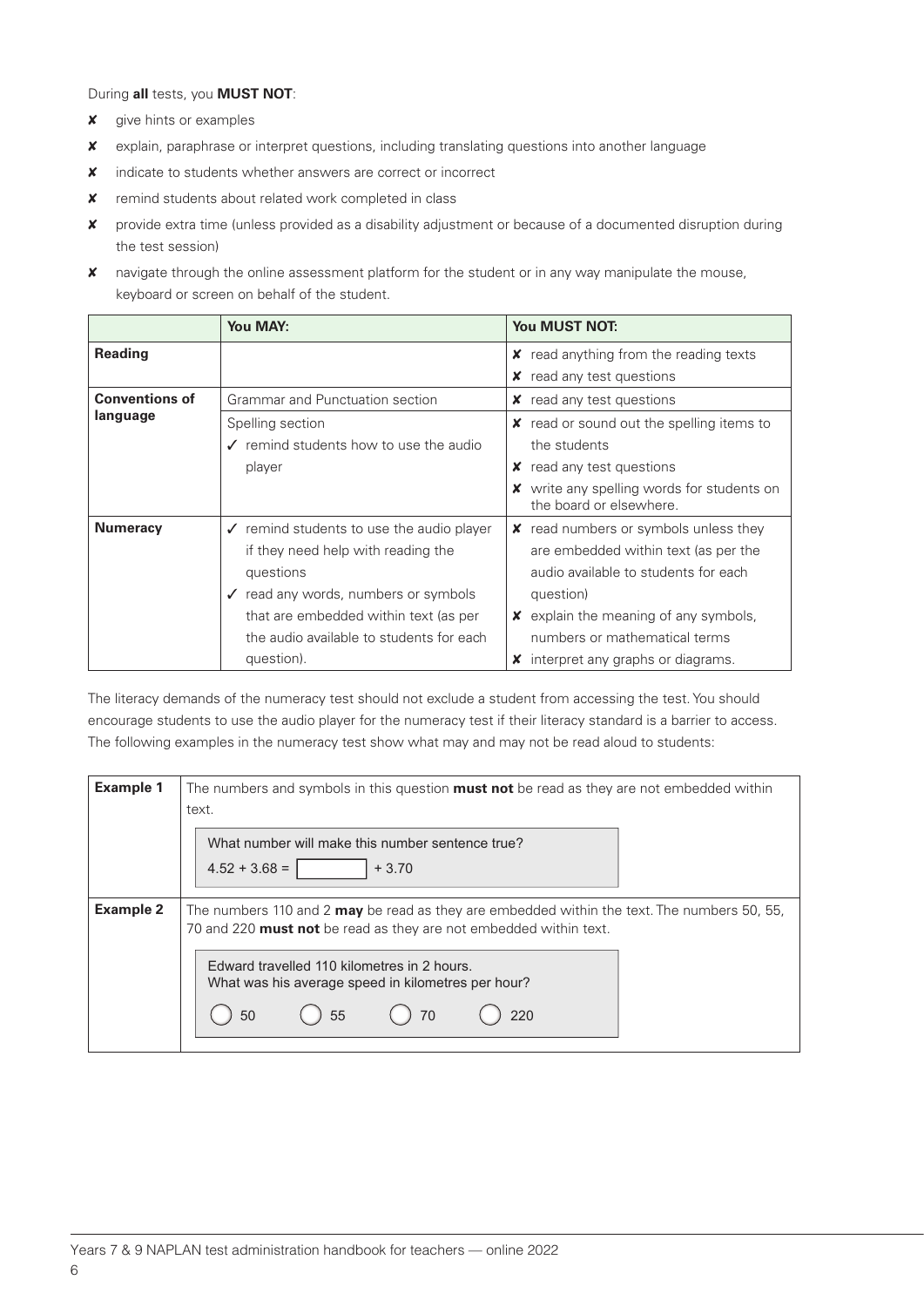| <b>Example 3</b> | The number 39 889 in the question, and the numbers 10, 100, 1000 and 10 000 in the options,<br><b>may</b> be read as they are embedded within text. |
|------------------|-----------------------------------------------------------------------------------------------------------------------------------------------------|
|                  | The number 39 889 can be rounded in different ways.<br>Which ways of rounding give the same answer?                                                 |
|                  | Rounding to the nearest 10 and nearest 100.                                                                                                         |
|                  | Rounding to the nearest 10 and nearest 1000.                                                                                                        |
|                  | Rounding to the nearest 100 and nearest 1000.                                                                                                       |
|                  | Rounding to the nearest 1000 and nearest 10 000.                                                                                                    |

#### *Reading the test administration script*

It is important that each of the tests is administered uniformly according to the instructions in this handbook.

You must **READ ALOUD** to students all instructions which appear in this handbook in shaded boxes and which are prefaced by **READ ALOUD**, for example:

#### **READ ALOUD**

#### You will now be attempting the Reading test.

There is also a section at the beginning of each script with a series of dot points which you can read aloud as necessary to assist students to open the NAP locked down browser or unsecured browser, perform an audio check and log in to the test.

Usually, all students in the session will be undertaking the same test. However, it is possible to have students within a session completing different tests, e.g. in catch-up sessions. If this is the case, the appropriate scripts must be read to students taking the different tests.

#### **1.4 Managing a test session**

The information below provides a quick overview of the test administration functionality within the platform. For more detailed information, refer to resources available at www.assessform.edu.au.

#### *Creating a test session*

- 1. Open your browser and navigate to www.assessform.edu.au.
- 2. Login to NAPLAN 2022 using the TA session slip provided by the school NAPLAN coordinator. Select *Create new test session*.
- 3. The session code will be displayed at the top of your screen in a grey box.
- 4. Display the session code where students can see it, e.g. write it on the board this is the first code students are required to enter.

Note: some functions on the test administrator's dashboard will remain inactive until after students join the session and/or you start the session.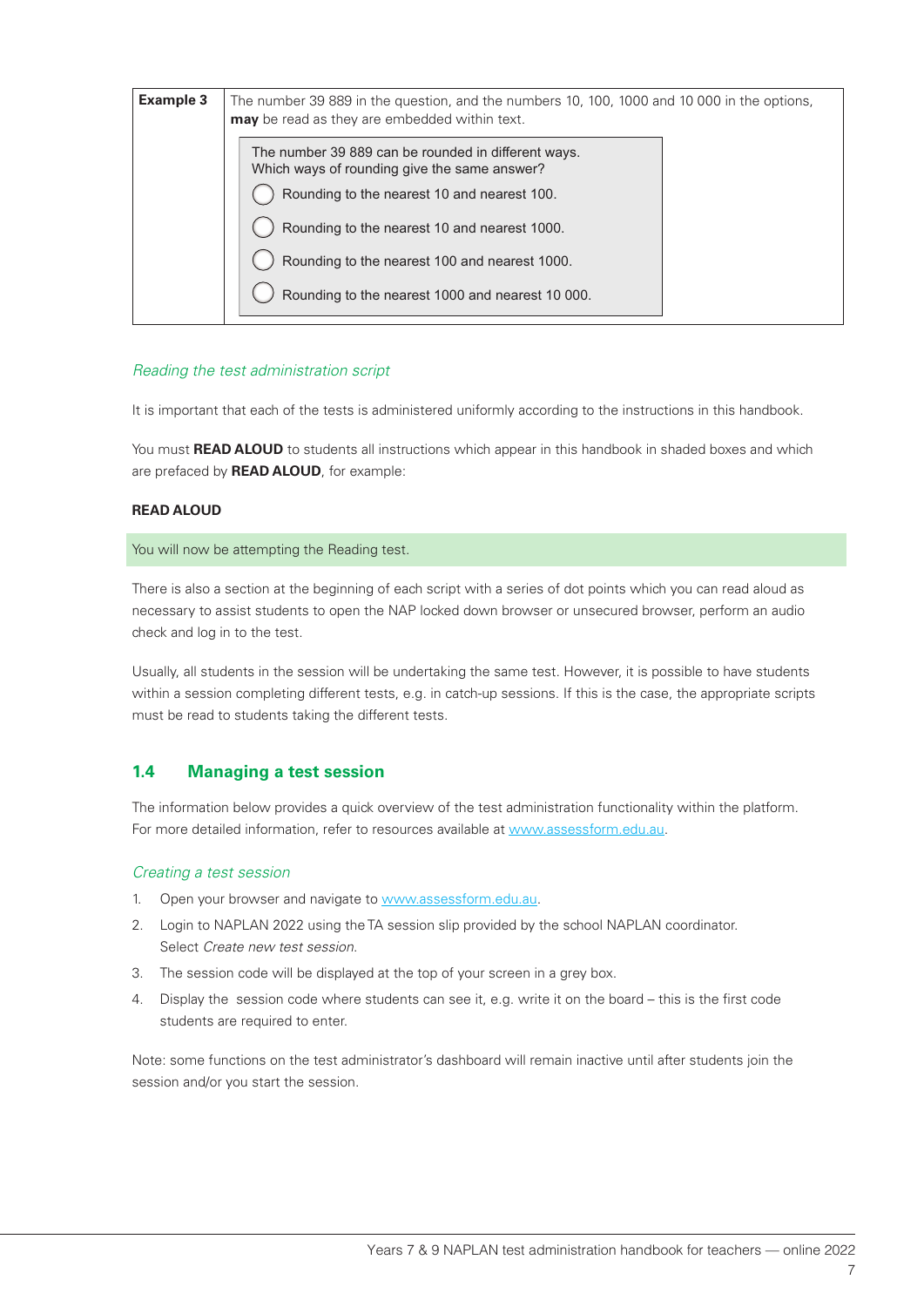#### *Supporting students to log in*

To access the test, students complete these steps:

- 1. open locked down browser
- 2. select *NAPLAN 2022*
- 3. complete the audio check
- 4. select *Start test*
- 5. enter test session code
- 6. enter student code (from the student session slip)

The screen that appears will show the title of the test the student is about to take, the year level, and name of the student.

It is important that the test domain and year are confirmed as correct. If the domain and/or year are not correct, the NAPLAN coordinator should be informed immediately.

Students will also be asked to confirm their name by selecting a *Yes* button. However, if the name presented by the system is not correct the student should raise their hand and you should take the following action:

- if the name is simply spelled incorrectly, the student should select *Yes* and you should inform the NAPLAN coordinator of the inaccuracy after the session
- if a student has been given the student session code for another student in the same test session, the student should select *No* and the two students must swap codes and re-enter them
- if a student has been given the student session code for another student in a different test session, the student should select *No* and you should inform the NAPLAN coordinator of the error as soon as possible. The student may need to be rescheduled.

For any other issues, please contact your NAPLAN coordinator as soon as possible.

If a student has a disability adjustment that allows them to use an unsecured browser (rather than the NAP locked down browser), provide the URL for the unsecured browser to these students on a slip of paper and assist them with logging in as necessary.

#### *Starting the test session*

The test administrator's dashboard displays a list of students who have joined the test session (by entering the test session code and their student session code).

Once all students scheduled to participate in the test session have joined, you start the session by selecting the *Start session* button on the test administrator's dashboard and then selecting *Yes* to confirm.

When you start the session, the students move from a holding screen to the beginning of the test.

Any students who join the test session after it has been started can do so by entering a session code and their student code as usual. However, as the test session is already in progress, these students' names will show in the *Waiting entry* tab of the test administrator's dashboard and you must manually admit them.

You can admit these students to the session by selecting their names from the *Waiting entry* tab and then selecting *Allow start*. The system will provide the student with the appropriate time to complete the test.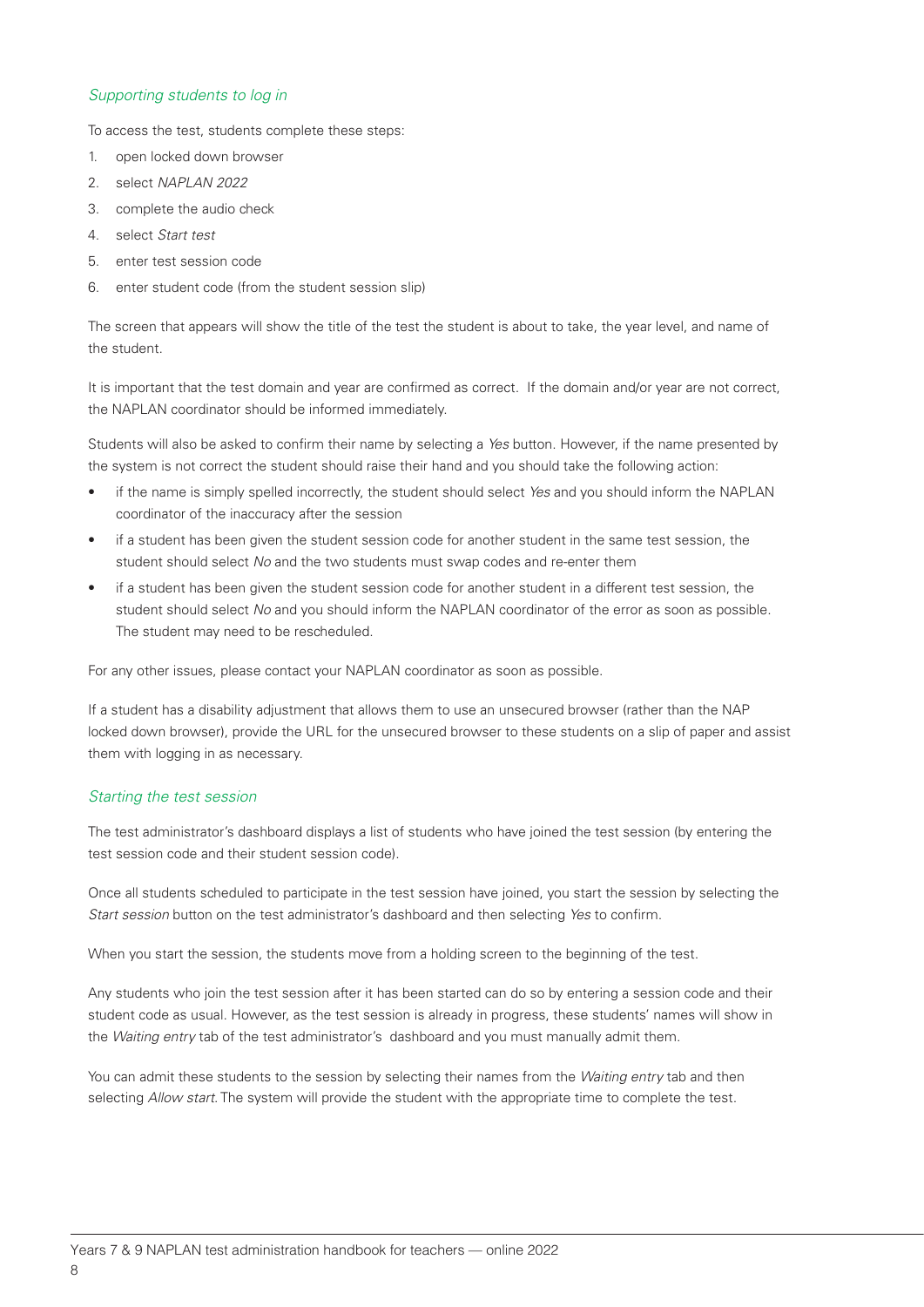#### **1.5 Test administration system functions**

Once a test session has started, a number of functions become active on the test administrator's dashboard.

Functions that can be applied by you to individual students or groups of students are:

- *• Pause student*
- *• Resume student*
- *• Finish student*
- *• Reopen student* (the ability to add extra time is part of the *Reopen* process).

Functions that can be applied by you to the whole test session (i.e. all students) are:

- *• Pause* session
- *• Resume* session
- *• Finalise session*

Session functions affect all students who have joined the test session.

#### *Pausing and resuming a test session or a test attempt*

#### **Pausing a test session**

You can pause and resume test sessions – this will affect all students in the test session.

Pausing a test session is a necessary function if there is a test disruption affecting multiple students in a session. The system will present a text box where you can enter relevant details. You must also provide details of the test disruption to the NAPLAN coordinator at the end of the test session. The test session must have started for this function to work.

If the test is not paused, you must note the time at which the disruption begins and its duration, as time may need to be added to the test session once it is resumed. If time is added, you must select the reason for the addition of time in the drop down list presented by the system and record the circumstances surrounding the disruption.

If the test session has been, or is likely to be, disrupted and you cannot resolve the issue, you should contact your NAPLAN coordinator immediately.

Note: if an individual student's test attempt has already been paused (for instance to accommodate a rest break as part of a disability adjustment) when you pause an entire session, you will need to resume their individual test attempt separately after having first resumed the test session for the whole class. This student's timer will only restart once their individual test attempt has been resumed.

#### **Pausing an individual test attempt**

You can also pause individual students' test attempts. An individual student's test attempt might be paused by you when:

- a student has an approved rest break as a disability adjustment
- there is a test disruption that affects a student, but not the whole class (e.g. a technical issue).

To pause a test attempt from the *All* or *Started* tab:

- tick the checkbox next to the student's name. Multiple student names can be selected.
- select *Pause student*
- select reason for pausing test attempt/s from the drop-down list of reasons.

To restart a student's test attempt, tick the checkbox next to the student's name and select *Resume student*.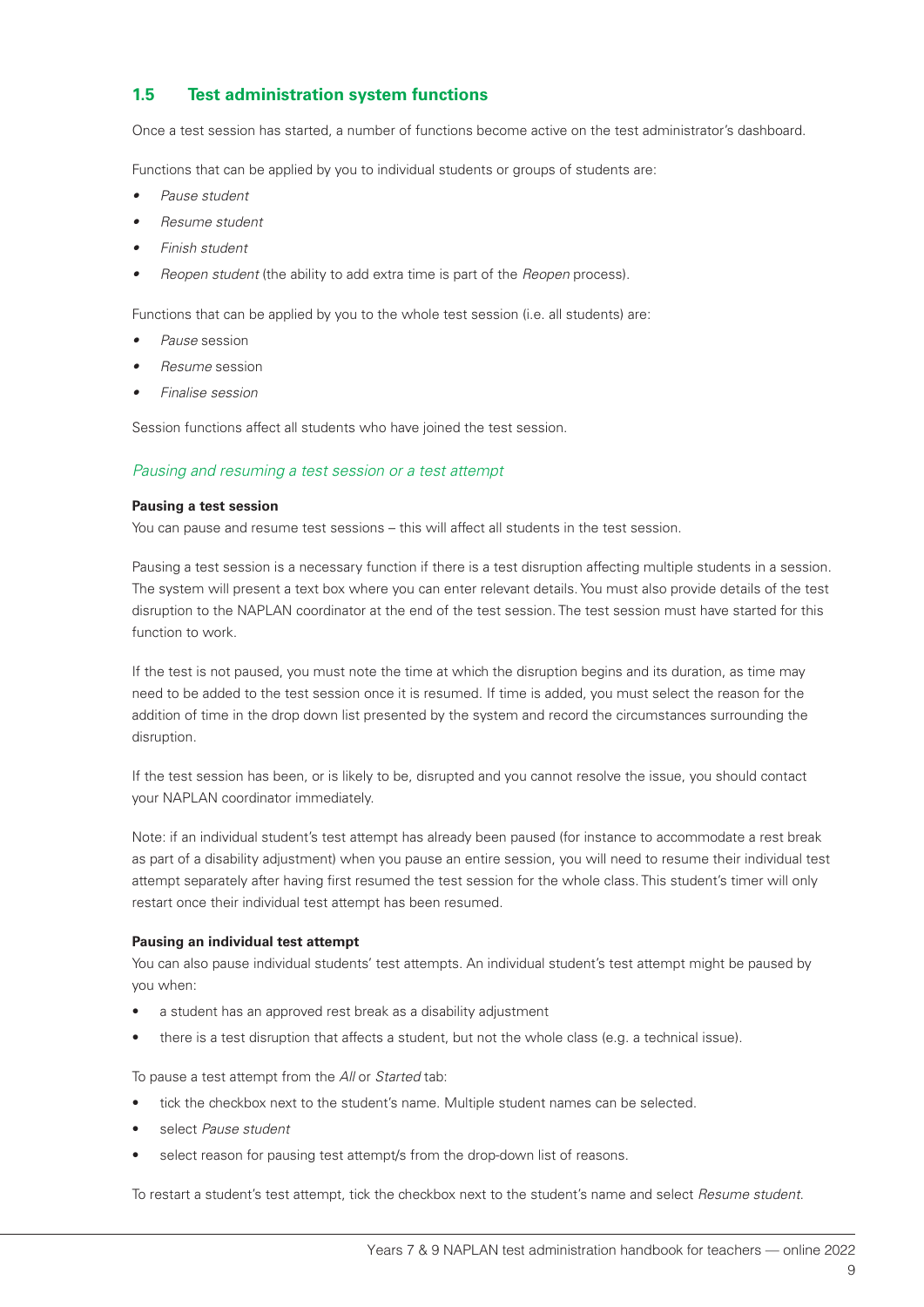The system will restart the student's timer. Multiple student names can be selected. The system will present a free-text field where you can enter greater detail about the need for pausing and its resolution.

Pausing and resuming a test attempt can only be performed if the student's test attempt time allowance has not expired – i.e. the student's timer has not reached zero. The pause function pauses the test clock for the student. The amount of time that they were in the status 'Paused' will be added to their 'End' time.

#### *Reopening a test attempt*

If a student has finished their test attempt but still has time remaining to complete the test (i.e. their test timer has not yet reached zero) and the test session has not been finalised, the student may reopen their own test attempt by selecting the *Reopen test* button on the end page. However, if a student has run out of time this option will not be available.

If there is a legitimate reason for allowing a student to continue working on the test after their time has expired – e.g. if a test disruption was such that the system was unable to be paused and the student's timer reached zero during the disruption – you may use the *Reopen student* function for a *Finished* test attempt to reopen the student's test attempt and add time to it. If the student's test attempt is not in the *Finished* status, you will need to use the *Finish student* function first.

You must select the reason for the addition of time when prompted. You should also record information about the circumstances of the disruption.

#### *Finishing a test attempt*

Students should finish their own test attempts once they have completed the test. However, you can *Finish* a test attempt on behalf of a student. You might do this when a student's time has run out for the test but they do not finish their test attempt before leaving the test room, or when a student fails to finish their test attempt despite being instructed to do so.

On the *All* tab tick the checkbox next to the student's name and select *Finish student*. The system will present a free-text field in which details may be entered.

If a student did not complete the test during the session because they experienced a test disruption or they left the session because they were unwell, you should **not** *Finish* their test attempt. This includes where a student's screen is frozen and they cannot select *Finish* themselves. Test administrators should report issues to the NAPLAN coordinator.

#### *Finalising a test session*

Once all students in the test session have finished and submitted their test attempts, you must finalise the session by selecting *Finalise session* on the test administrator's dashboard. The system will present a free-text field where details relating to the test session may be entered.

You cannot finalise a test session before all student test attempts have been finished. If you cannot finalise a test session, inform your NAPLAN coordinator.

If any test attempt is still paused, test disruptions have not been resolved or a student has left the session due to illness or injury, you **must not** finalise the test session. You **must** inform the NAPLAN coordinator.

Where there have been test disruptions, the NAPLAN coordinator may take action to remedy the issue by postponing the test attempts of affected students so they can be rescheduled.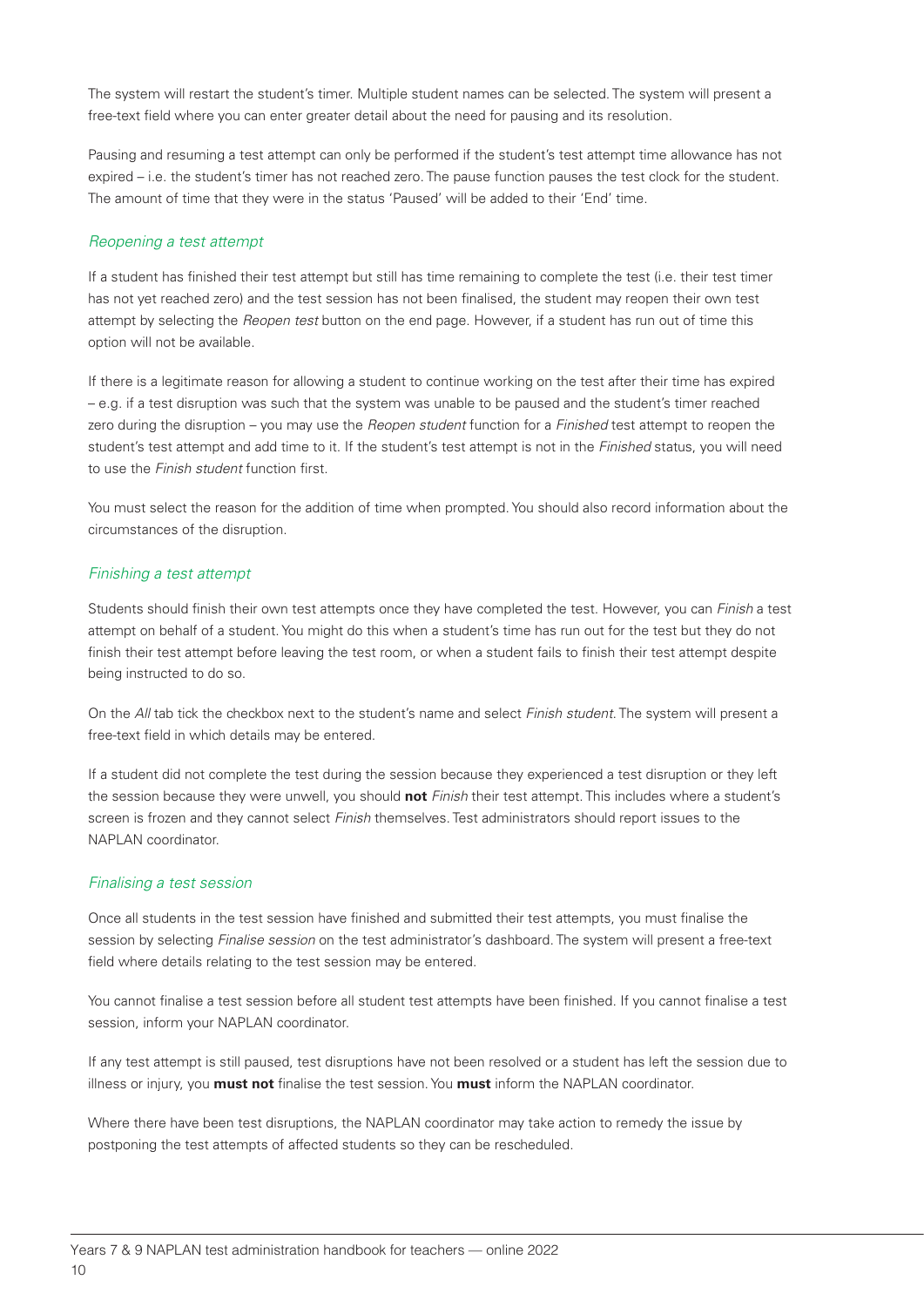In case of illness or injury that occurs during a test session, the NAPLAN coordinator will change the student's participation status to postponed so that the test session can be finalised. The NAPLAN coordinator must then contact the TAA for approval to change the student's participation status to sanctioned abandonment.

Where a test attempt has been postponed due to a test disruption and the student is then absent due to illness or injury for the remainder of the test window, the student's participation status will need to be changed, by the TAA, to sanctioned abandonment.

#### 2. TEST ADMINISTRATION

Please ensure that you are familiar with the relevant information in this handbook before administering tests. Each test is to be conducted in one session.

There are instructions for using headphones. If these are not relevant for students in your class, you should amend the instructions as appropriate.

#### *Time allocation*

Introduction time: approximately 15 minutes

#### Test time:

| <b>Writing</b> | <b>Reading</b> | <b>Conventions of</b><br>language | <b>Numeracy</b> |
|----------------|----------------|-----------------------------------|-----------------|
| 42 min         | 65 min         | 45 min                            | 65 min          |

#### *Preparation for the test session*

To prepare for the test you will need to:

- make sure you have your test administration pack from the NAPLAN coordinator
- arrange the room so that students cannot see each other's work. Where students are in a computer lab that has been designed to facilitate collaboration, computers may need to be moved or temporary barriers put up between students
- take down, cover or reverse any posters, displays or teaching materials that might help students with the test
- check that your device is fully charged or connected to a power supply
- confirm there are sufficient devices for all students in the test session (taking into account any students bringing their own device) and that they are fully charged or connected to a power supply
- confirm there are sufficient sets of headphones for all students in the test session (if necessary)
- ensure all devices are turned on and connected to the internet
- ensure you have sufficient slips of paper on which the URL for the unsecured browser is written (for students with DACs *AST* or *COL*)
- be prepared to assist students to open the NAP locked down browser
- check you have access to a whiteboard or blackboard
- ensure you are aware of any disability adjustments provided to the students in your session and how to manage them
- check that you have all the appropriate test materials
- check that the student materials are available for the students
- distribute the student session slips.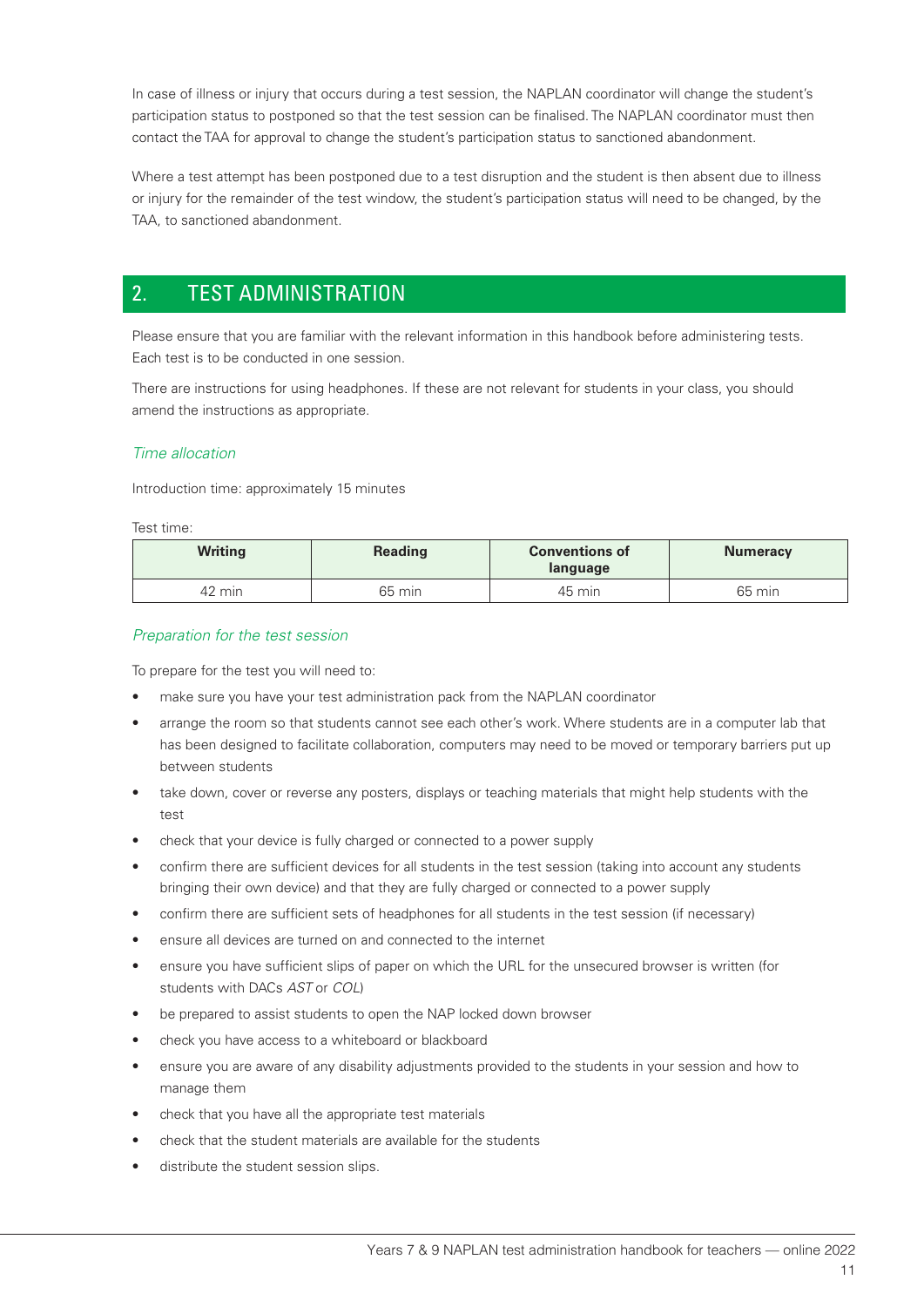#### *After the test*

- If **any** test attempt could **not be finished** because of a test disruption or a student has left the session due to illness or injury, **you must not finish their test attempt or finalise the test session.**
- If a student logged in but refused to compete the test you will *Finish* the test attempt on behalf of the student.
- If all test attempts have been finished, finalise the test session by selecting the *Finalise session* button on the test administrator's dashboard.

At the end of the test session:

- check that all student browsers have been closed
- collect:
	- o all student session slips
	- o any slips containing the unsecured browser URL
	- o all working-out or planning paper used by students
- you **must** notify the NAPLAN coordinator if there were any:
	- o absent students
	- o students who refused to login or logged in and did not attempt to complete the test
	- o students who abandoned the test due to illness or injury
	- o test disruptions or incidents
	- o paused test attempts
	- o errors in the spelling of student names
- you **must** return the TA session slip, student session slips and any other test materials (including any paper used by students during the test) to the NAPLAN coordinator to be securely stored
- recharge school-supplied devices for the next test session, if necessary.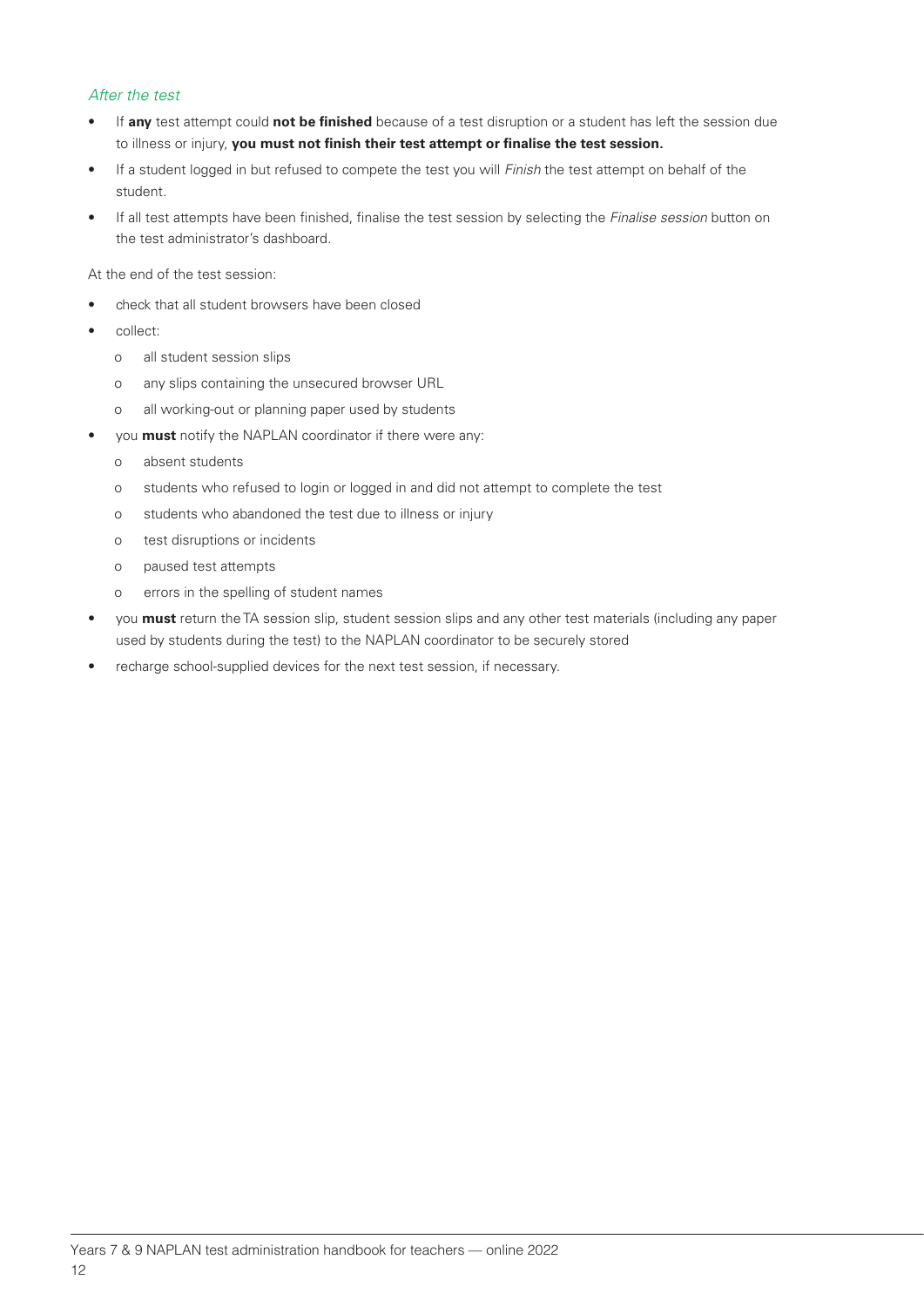#### **2.1 Writing test administration**

Ensure you have read Section 1 of this handbook and that all steps necessary to create a test session have been completed before attempting to administer the test.

This is an assessment of a student's ability to plan and write a text independently. There must be no teacher input or assistance.

Students **must not** have access to any books during the writing test.

#### *2.1.1 Time allocation*

Test administrators should encourage students to use their time as follows:

- Reading/listening to the stimulus: 2 minutes
- Planning: 5 minutes
- Writing: 30 minutes
- Editing: 5 minutes

For students using a scribe, test administrators may need to add extra time to the student's test session. This will only be necessary if the test session ends before completion of the short spelling test that is given after students complete their writing.

So that scribed scripts can be readily identified and marked appropriately during the marking process, scribes **must** type at the top of a student's writing pane, *This student has approval for a scribe and all scribing rules are acknowledged.*

For scribing rules, including rules for conducting the short spelling test, read section 6.8 of Part A of the *NAPLAN Handbook for principals and NAPLAN coordinators - online*.

#### *2.1.2 Materials required*

| Each student must have                               | The test administrator must have                                  |  |
|------------------------------------------------------|-------------------------------------------------------------------|--|
| a device that meets the technical specifications for | a device that meets the technical specifications for<br>$\bullet$ |  |
| NAPLAN online                                        | NAPLAN online                                                     |  |
| their student session slip for this session          | this test administration handbook<br>$\bullet$                    |  |
| a sheet of blank planning paper                      | the TA session slip (containing the test administrator            |  |
| a pen or pencil                                      | login details necessary for generating the test session           |  |
| headphones                                           | code)                                                             |  |
|                                                      | a watch or clock<br>$\bullet$                                     |  |
|                                                      | a board to display test session code<br>٠                         |  |
|                                                      | a list of students allocated to the test session<br>$\bullet$     |  |
|                                                      | (including details of disability adjustments) and URL for         |  |
|                                                      | unsecured browser if necessary.                                   |  |

#### *2.1.3 Creating the test session*

- 1. Open your browser and navigate to www.assessform.edu.au.
- 2. Login to NAPLAN 2022 using the TA session slip provided by the school NAPLAN coordinator. Select *Create new test session*.
- 3. The session code will be displayed at the top of your screen in a grey box.
- 4. Display the session code where students can see it, e.g. write it on the board the students will need it to enter the test session.

#### 13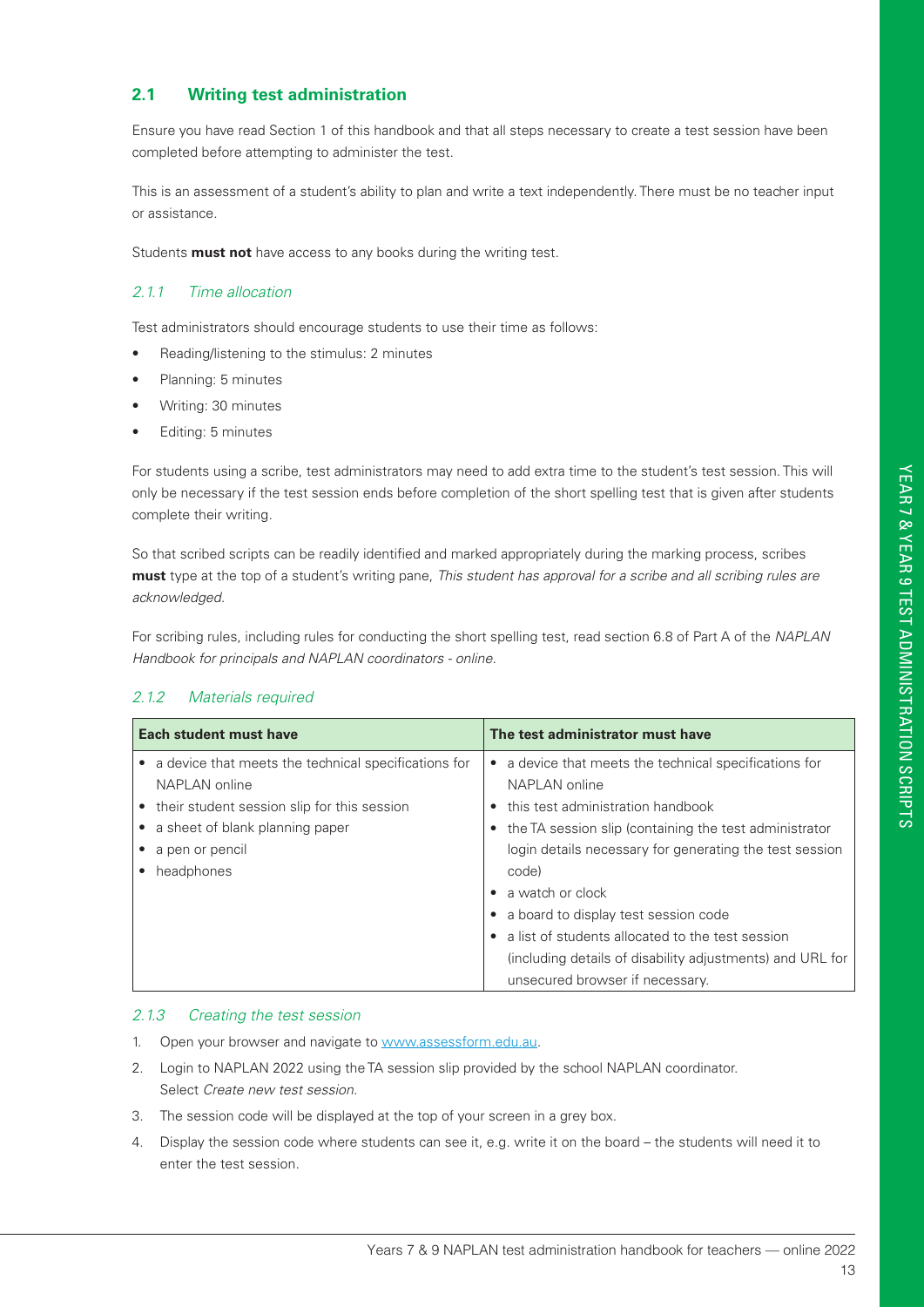Note: some functions on the test administrator's dashboard will remain inactive until after students join the session and/or you start the session.

#### *2.1.4 Writing test administration script*

#### **READ ALOUD**

Today you will complete a writing test.

If you have any questions, or you can't see what I describe on your screen, raise your hand and I will help you.

Remind students that if they experience technical issues (mouse, keyboard, monitor or device not working, questions not loading or questions flickering, screens freezing, etc.) that they should let you know straight away by raising their hand.

Go through the following steps with students, resolving any issues that may arise.

Ask students to check that they have:

- their student code for the test on a piece of paper with their correct name
- a blank piece of paper, a pen or pencil and a set of headphones
- turned on their device
- plugged in their headphones
- adjusted their device volume to about three-quarters of its maximum level.

Ask students to:

- open the NAP locked down browser (students using an unsecured browser with DACs *AST* or *COL*, or their support person, should type the web address into the browser and select enter)
- select *NAPLAN 2022*.

Students will then see the audio check screen. For the writing test, students should:

- play the sound
- select *I can hear the sound on headphones* if they can hear the sound, or
- select *I can't hear the sound on headphones* if they can't hear the sound, and follow the instructions on the page.

Assist students with the disability adjustment code *AIA* if required. These students should select *I do not need to check my audio*.

Instruct students to:

- select *Start test*
- type the session code exactly as it appears on the board into the boxes, and then select *Next*
- type their student code into the boxes that appear and select *Next*
- check that their name, year and the test domain are correct, select *Yes* and wait.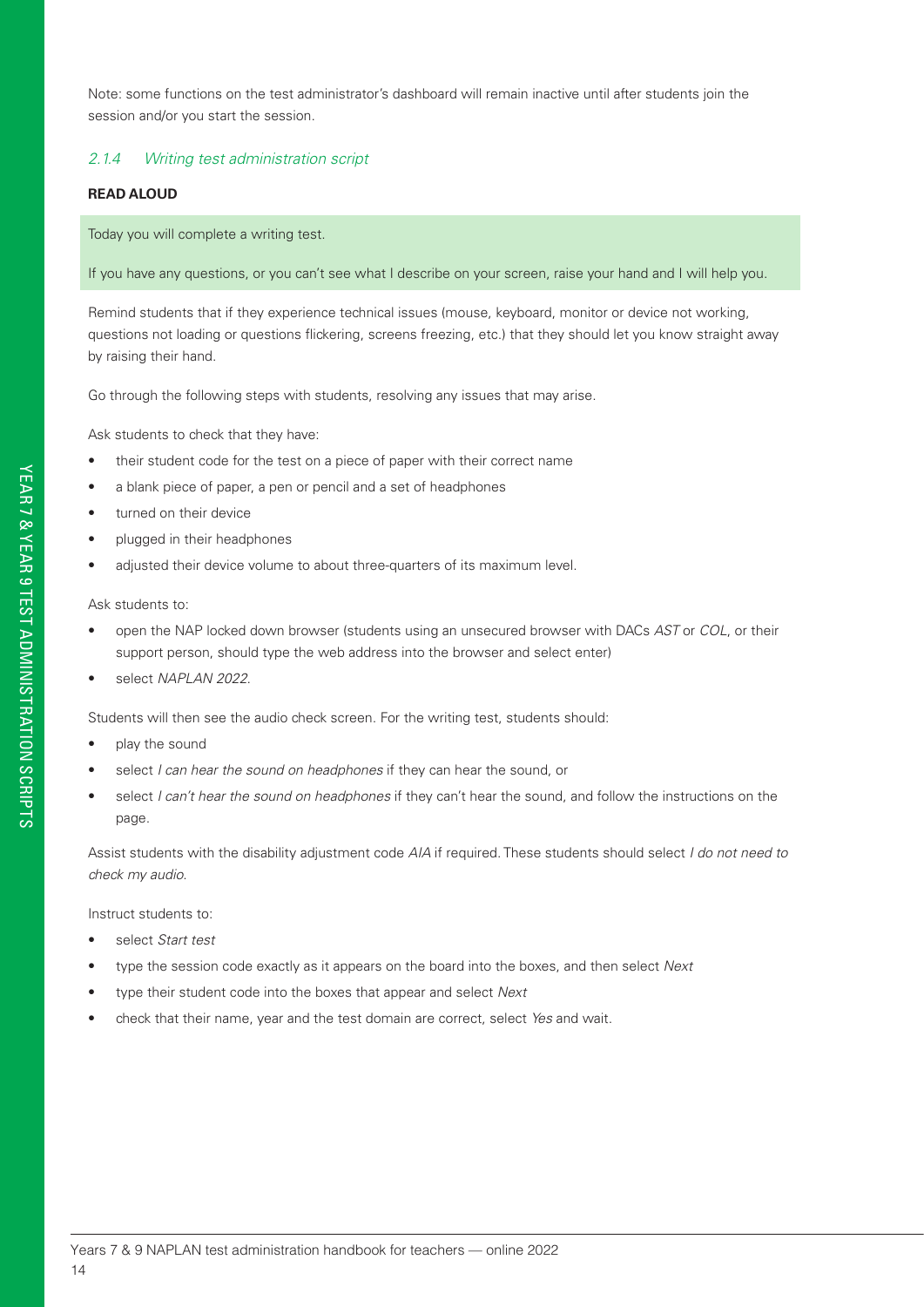#### **READ ALOUD**

Once I start the test, you can read or listen to the writing prompt and the test instructions.

Pay careful attention to the instructions, as they will explain what kind of text you need to write. You can also listen to them at any point in the test.

Once you have read or listened to the writing prompt and the instructions, you can select *Start writing*. This will take you to the writing pane where you can start typing your text.

You will have plenty of space to write. Scroll down for more space.

Pause to allow students to ask questions.

#### **READ ALOUD**

You will have 42 minutes to do this test. This includes time for reading and listening to the prompt. Listen to the writing prompt first and then use the next five minutes to plan. I will tell you when you should start writing.

You can use your piece of paper or the writing pane on your device to do your planning. You might like to use a diagram, write down your main ideas or key words, or you might like to plan by just thinking about what you will write.

Choose the kind of planning that helps you to organise your ideas.

Remember, the writing prompt and instructions may have words or pictures to help you think of ideas for the topic. You do not have to use all or any of these ideas. You may use your own ideas, as long as you write about the topic on the page.

The piece of paper will not be marked, but it will be collected. Anything you type into the writing pane of your device will be marked, so please delete any planning notes that are not part of your final text before finishing your test.

There is a timer in the top left-hand corner of your screen. It will flash when you have 10 minutes left and again when you have five minutes left. I will also tell you.

When your time ends you will see a screen asking you to select a *Finish* button.

If you finish early, check your writing.

If you finish before your time ends you can also select the *Finish* button, but you will be asked whether or not you have checked your answer. If you select *No* you will stay in the test. Selecting *Yes* will finish your test.

After you *Finish* your test, if there is still time left, you can select the *Reopen test* button.

To protect your privacy, please do not include your name in your writing response. The online system knows who you are from your login details.

Answer any questions the students have.

Begin the test session by selecting the *Start session* button on the test administrator's dashboard.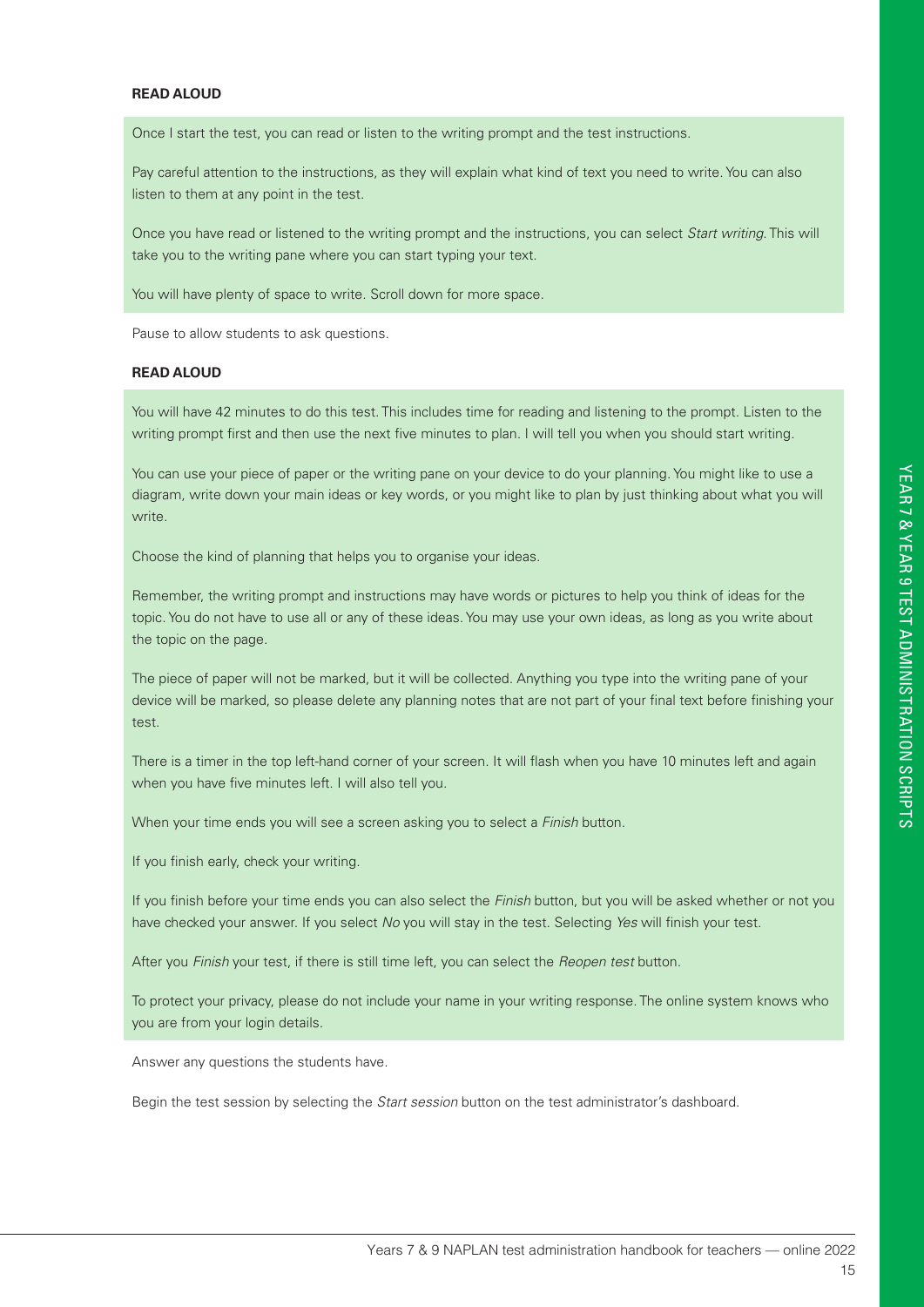#### **READ ALOUD**

You may start your test now. Begin by reading or listening to the prompt, then start your planning. You must do your own work. You are not allowed to talk to other students.

#### **DO NOT:**

- **x** brainstorm with students
- **x** allow students to discuss the topic
- **x** give students ideas or pre-developed plans
- **X** discuss any pictures that may be on the writing prompt
- **X** write anything on the board other than the test session code
- $x$  plan for the students.

Actively supervise students to make sure they are planning their work independently. If a student is having difficulties, quietly encourage them to look at the writing stimulus or listen to the instructions again.

#### **Do not help students to develop or structure their writing.**

#### **After 7 minutes, READ ALOUD**

About seven minutes have now passed. If you haven't already done so, you should move on from planning to typing your text.

Actively supervise the students to make sure that they have begun typing.

Quietly speak to those students who are not working. Refer them to the writing stimulus for ideas **but do not help them with their ideas or their text.**

Ensure that students are typing their text into the writing pane in the online assessment platform. They should not be using their sheet of paper for anything beyond planning. The planning paper will not be marked.

Students who finish early should be encouraged to reread and edit their writing. When they have finished checking, they should sit and wait quietly. Students can access the *Reopen test* button if they have finished their test and decide they would like to go back in to change or add to their writing. They may not engage in earlyfinisher activities, such as reading, which may provide information or ideas for their writing. If a whole class has checked their responses, selected *Finish*, then submitted their tests before the allocated time, you may use discretion in managing the test environment and finalising the test session.

#### **After 32 minutes, READ ALOUD**

Check your timer in the left-hand corner of your screen. If your test has not been paused, you have about 10 minutes left for this test. I recommend that you spend the next five minutes finishing your writing, so that you have five minutes left for editing.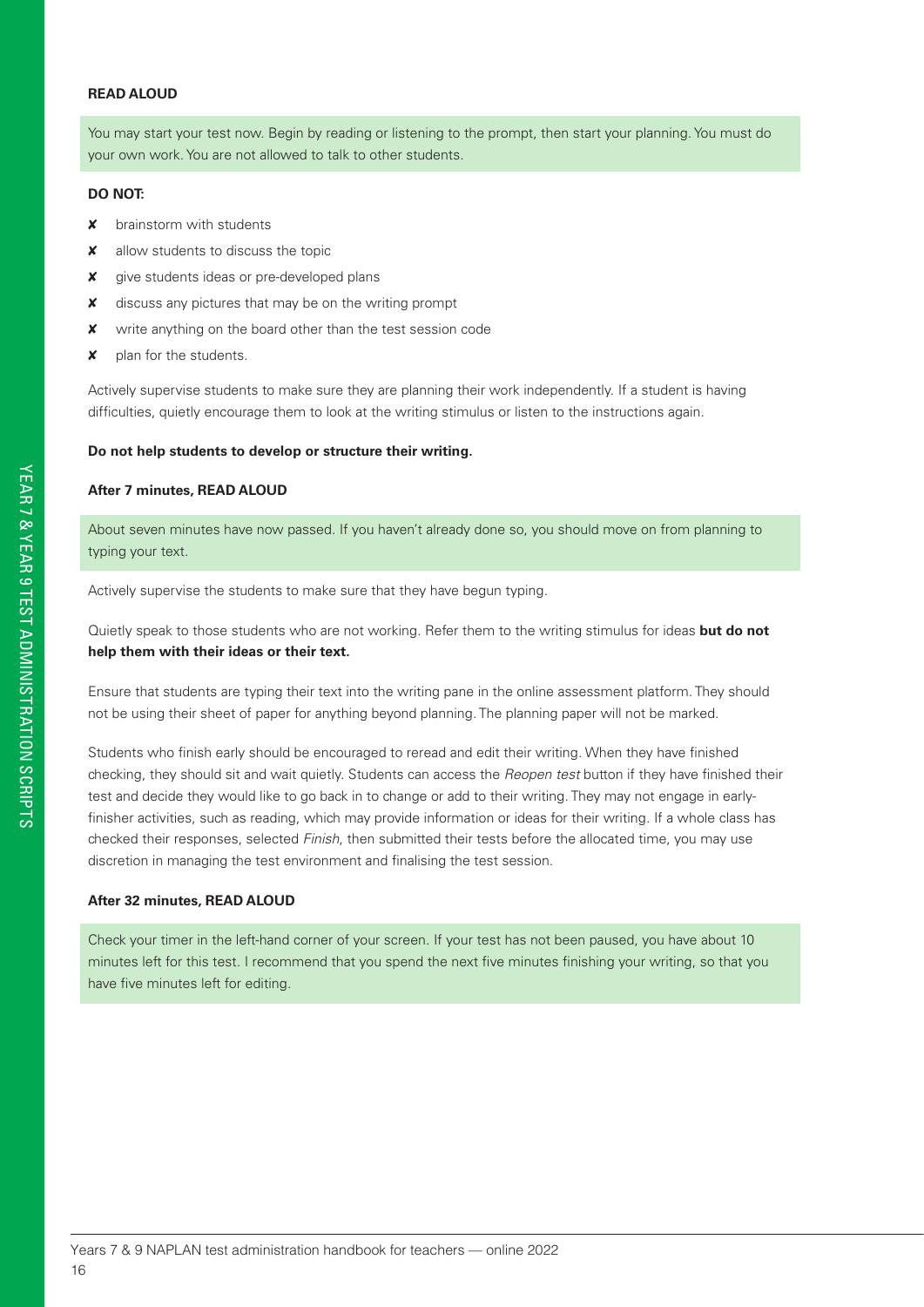#### **After 37 minutes, READ ALOUD**

Check your timer in the left-hand corner of your screen. If your test has not been paused, your writing time is now finished. You have five minutes to check and edit your work.

Check your writing by reading it carefully. You can edit your work by adding or changing words or sentences and correcting any spelling or punctuation mistakes. However, you don't have time to make big changes.

You can also use this time to complete your writing if you need to, but you will not be allowed any extra time for editing. When you have finished, wait quietly.

If you did your planning in the writing pane, you should delete any remaining notes.

Actively supervise students to make sure they are editing and completing their texts. Students may use this time to complete their writing; however, no additional time can be provided for editing.

Be mindful of students who may have been granted extra time due to a disability adjustment or a disruption. Alert these students when they have five minutes of test time remaining.

When your dashboard shows that the time has expired for all students:

#### **READ ALOUD**

Thank you everyone. The writing test is now finished.

If you have already finished your test, you should have a message confirming that it has been finished.

If you ran out of time to finish your test, you will now have a screen asking you to select *Finish*. Please select *Finish*.

Walk around and check that all students have finished their tests.

#### **READ ALOUD**

Leave your planning page and your student session slip on your desk to be collected.

You should now all close the test browser.

Check that all students have closed the NAP locked down browser or, where appropriate, the unsecured browser.

**If any test attempt could not be finished because of a test disruption or a student has left the session due to illness or injury, you must not finish their test attempt or finalise the test session. You must inform the NAPLAN coordinator.**

If all test attempts have been finished, finalise the test session by selecting the *Finalise session* button on the test administrator's dashboard.

Collect all student session slips and all paper used during the tests. These must be returned to the NAPLAN coordinator, along with the TA session slips and any unused test codes, to be securely stored.

You will need to refer to *After the test* on page 12 to ensure you have met all requirements.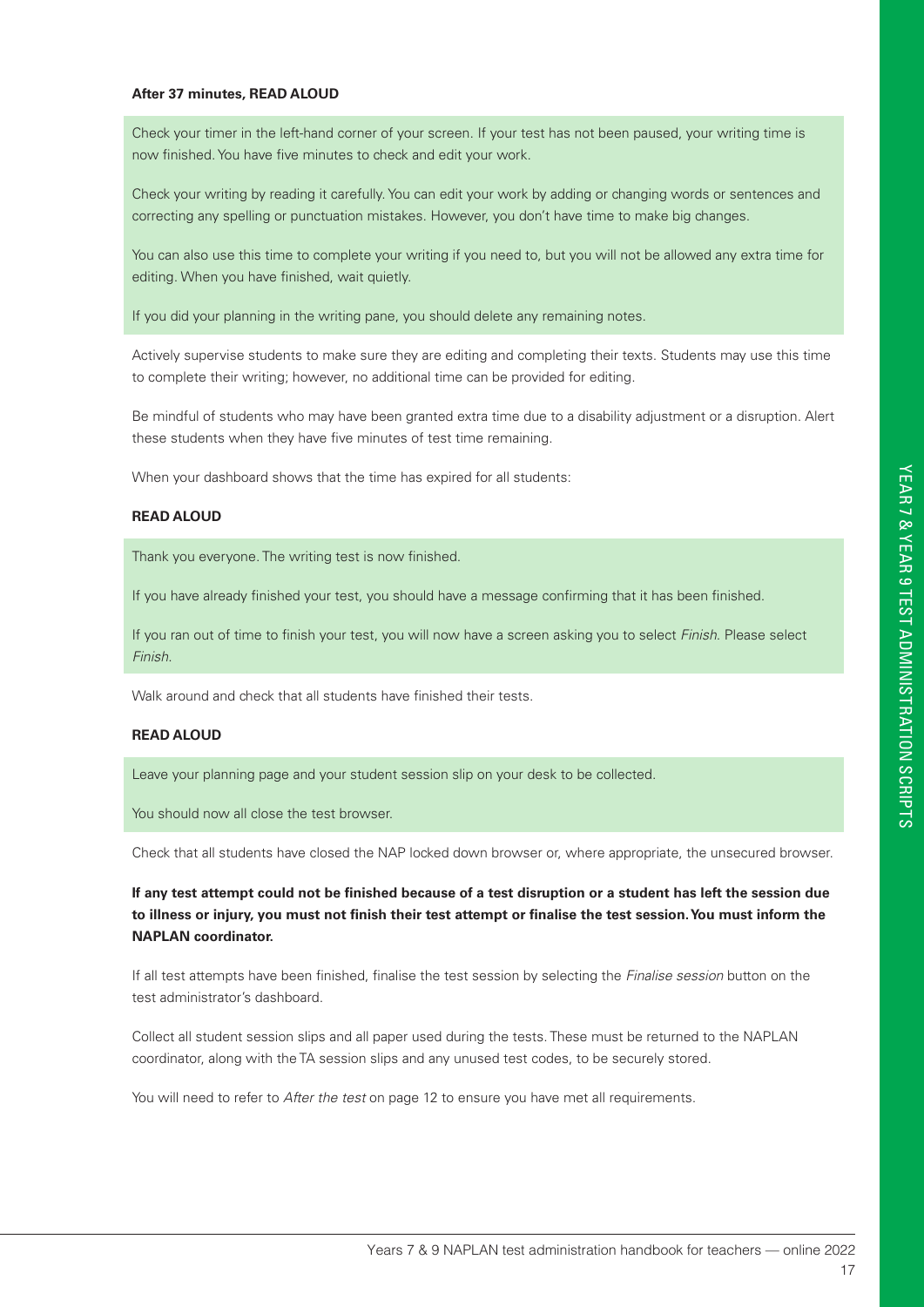#### **2.2 Reading test administration**

Ensure you have read Section 1 of this handbook and that all steps necessary to create a test session have been completed before attempting to administer the test.

This test is to be conducted in one session. This is an assessment of a student's ability to read, comprehend and respond to a variety of text types. Note: headphones are not used in the Reading test.

#### *2.2.1 Materials required*

| Each student must have                                                                                                  | The test administrator must have                                                                                                                                                                                                                                                                                                                                                                                                                                                        |  |
|-------------------------------------------------------------------------------------------------------------------------|-----------------------------------------------------------------------------------------------------------------------------------------------------------------------------------------------------------------------------------------------------------------------------------------------------------------------------------------------------------------------------------------------------------------------------------------------------------------------------------------|--|
| a device that meets the technical specifications for<br>NAPLAN online<br>• their student session slip for this session. | a device that meets the technical specifications for<br>$\bullet$<br>NAPLAN online<br>• this test administration handbook<br>• the TA session slip (containing the test administrator<br>login details necessary for generating the test session<br>code)<br>$\bullet$ a watch or clock<br>a board to display the test session code<br>a list of students allocated to the test session<br>(including details of disability adjustments) and URL for<br>unsecured browser if necessary. |  |

#### *2.2.2 Creating the test session*

- 1. Open your browser and navigate to www.assessform.edu.au.
- 2. Login to NAPLAN 2022 using the TA session slip provided by the school NAPLAN coordinator. Select *Create new test session*.
- 3. The session code will be displayed at the top of your screen in a grey box.
- 4. Display the session code where students can see it, e.g. write it on the board the students will need it to enter the test session.

Note: some functions on the test administrator's dashboard will remain inactive until after students join the session and/or you start the session.

#### *2.2.3 Reading test administration script*

#### **READ ALOUD**

Today you will complete a reading test.

If you have any questions or you can't see what I describe on your screen, raise your hand and I will help you.

Remind students that if they experience technical issues (mouse, keyboard, monitor or device not working, questions not loading or questions flickering, screens freezing, etc.) that they should let you know straight away by raising their hand.

Go through the following steps with students, resolving any issues that may arise.

Ask students to check that:

- they have their student code for the test on a piece of paper with their correct name
- their device is turned on.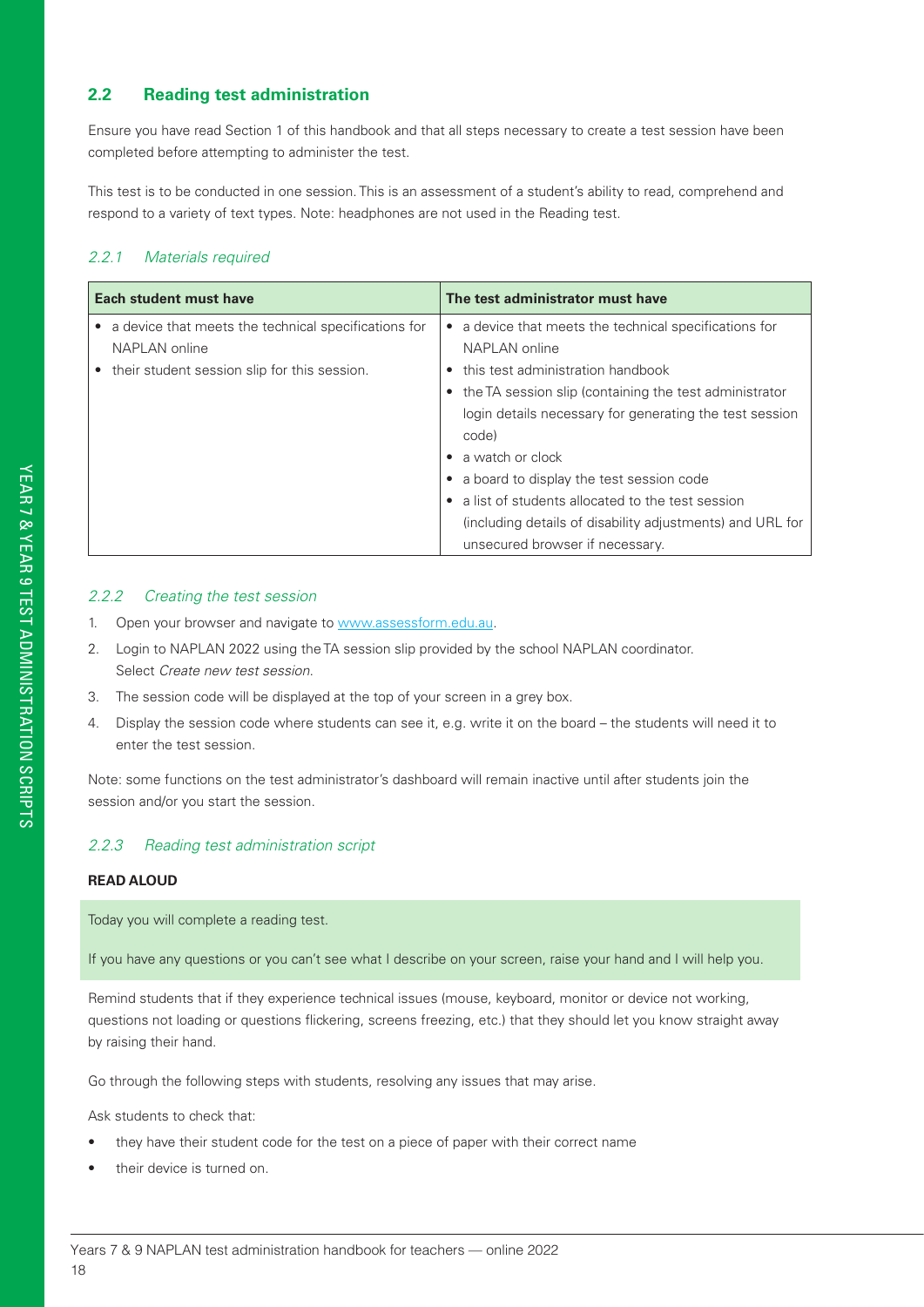Ask students to:

- open the NAP locked down browser (students using an unsecured browser with DACs *AST* or *COL*, or their support person, should type the web address into the browser and select enter)
- select *NAPLAN 2022.*

Students will then see the audio check screen. The reading test does not include audio. For the reading test, students should:

• select *I do not need to check my audio*.

Instruct students to:

- select *Start test*
- type the session code exactly as it appears on the board into the boxes, and then select *Next*
- type their student code into the boxes that appear and select *Next*
- check that their name, year and the test domain are correct, select *Yes* and wait.

#### **READ ALOUD**

In this reading test, you will read texts and then answer questions about them.

There are 48 questions in this test and you have 65 minutes to complete it.

There are three sections in this test. At the end of each section a message on your screen will ask if you would like to check your answers before moving to the next section.

If you make a mistake, you can change your answer. If you find that a question is too hard, flag it and go on to the next one. If you have time, you can go back to flagged questions after you have finished the rest of the test.

If you have any questions, raise your hand and I will come to speak with you. However, because this is a test of how well you read, I cannot read or explain the questions or texts to you.

There is a timer in the top left-hand corner of your screen. It will flash when you have 10 minutes left and again when you have five minutes left. I will also tell you when you have five minutes left.

When your time ends you will see a screen asking you to select a *Finish* button.

If you finish early, check your answers and be sure that you have answered all the questions.

If you finish before your time ends you can also select the *Finish* button, but you will be asked whether or not you have completed all the questions and checked your answers. If you select *No* you will stay in the test. Selecting *Yes* will finish your test.

After you *Finish* your test, if there is still time left, you can select the *Reopen test* button.

Once you have finished your test, wait quietly.

Begin the session by selecting the *Start session* button on the test administrator's dashboard.

#### **READ ALOUD**

You may start the test now. You must do your own work. You are not allowed to talk to other students.

Actively supervise students to make sure they are on task. Ensure that students are scrolling down where necessary to read the whole text. You should also monitor that students know how to interact with each question type, e.g. some items may require students to move tiles or select multiple responses.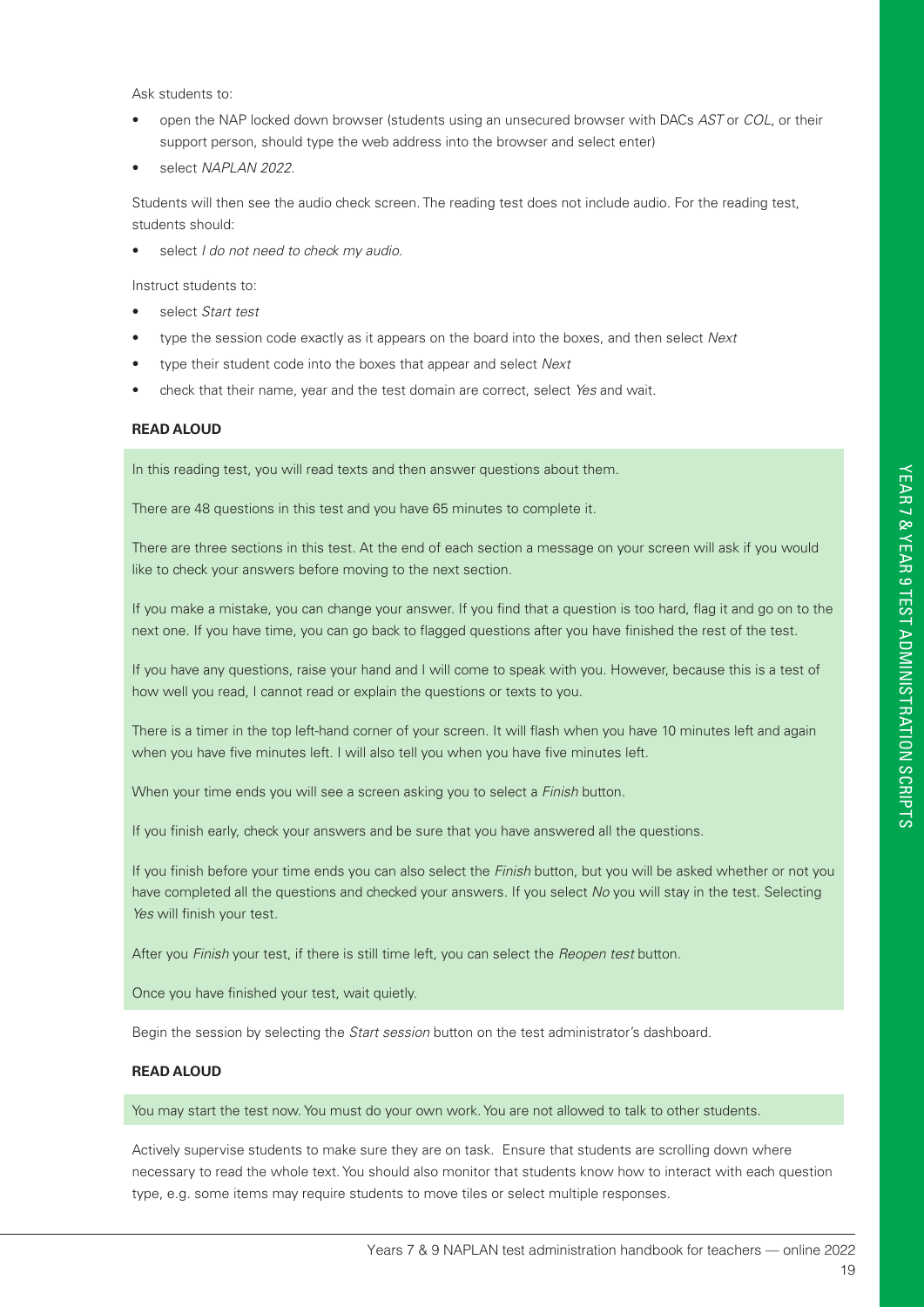Students who finish early should be encouraged to check their answers. When they have finished checking, they should sit and wait patiently. They may not engage in early-finisher activities, such as reading, which may provide clues to the test question answers.

If a whole class has checked their responses, selected *Finish*, then submitted their tests before the allocated time, you may use discretion in managing the test environment and finalising the test session.

#### **After 60 minutes, READ ALOUD**

Check your timer in the left-hand corner of your screen. If your test has not been paused, you have about five minutes left to finish the test. If you have already finished, use this time to check that you have answered all the questions.

Be mindful of students who may have been granted extra time due to a disability adjustment or a disruption. Alert these students when they have five minutes of test time remaining.

When your dashboard shows that the time has expired for all students:

#### **READ ALOUD**

Thank you everyone. The reading test is now finished.

If you have already finished your test, you should have a message confirming that it has been finished.

If you ran out of time to finish your test, you will now have a screen asking you to select *Finish*. Please select *Finish*.

Walk around and check that all students have finished their tests.

#### **READ ALOUD**

Leave your student session slip on your desk to be collected.

You should now all close the test browser.

Check that all students have closed the NAP locked down browser or, where appropriate, the unsecured browser.

**If any test attempt could not be finished because of a test disruption or a student has left the session due to illness or injury, you must not finish their test attempt or finalise the test session. You must inform the NAPLAN coordinator.**

If all test attempts have been finished, finalise the test session by selecting the *Finalise session* button on the test administrator's dashboard.

Collect all student session slips and all paper used during the tests. These must be returned to the NAPLAN coordinator, along with the TA session slips and any unused test codes, to be securely stored.

You will need to refer to *After the test* on page 12 to ensure you have met all requirements.

The materials included in the NAPLAN reading tests are intended to engage students and assess their literacy skills. Any views or opinions expressed in these test materials do not necessarily reflect the views and opinions of ACARA.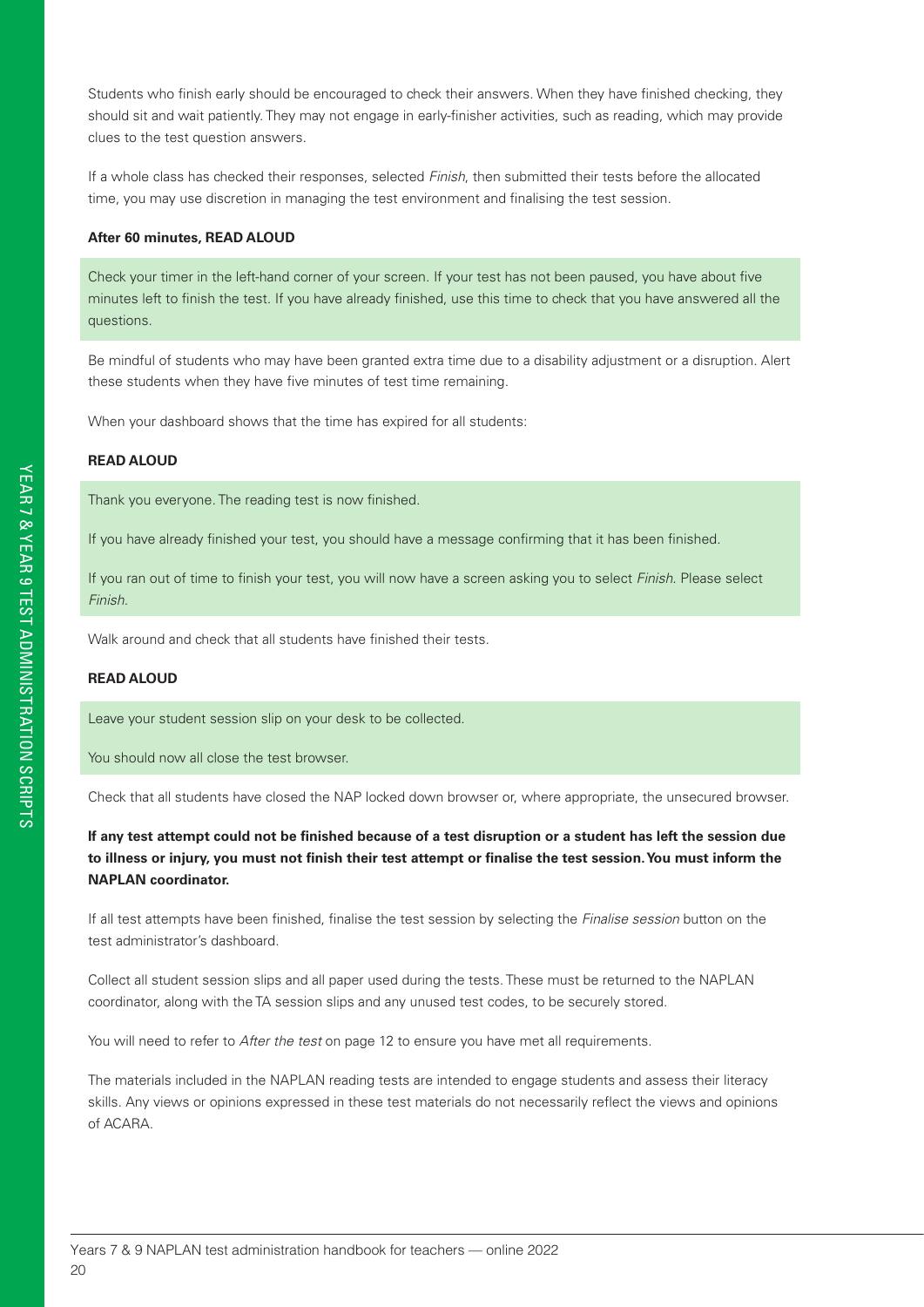#### **2.3 Conventions of language test administration**

Ensure you have read Section 1 of this handbook and that all steps necessary to create a test session have been completed before attempting to administer the test.

This test is to be conducted in one session. It is composed of two sections: grammar and punctuation followed by spelling. The spelling test will only be available to students after they have completed the grammar and punctuation test. Students will not be able to return to the grammar and punctuation questions once they have moved onto the spelling questions. A screen at the end of the grammar and punctuation test will remind them of this.

The screen includes a message advising students that they've reached the end of a locked section. When students reach the locked message, they will be asked if they are ready to start the next section.

When students click *No, I want to check my answers*, they will be able to review or change their grammar and punctuation answers or revisit flagged questions.

When students click *Yes, I want to start the next section*, they will begin the spelling section and won't be able to return to the grammar and punctuation section.

#### *2.3.1 Materials required*

| Each student must have                                   | The test administrator must have                          |  |
|----------------------------------------------------------|-----------------------------------------------------------|--|
| • a device that meets the technical specifications for   | • a device that meets the technical specifications for    |  |
| NAPLAN online                                            | NAPLAN online                                             |  |
| their student session slip for this session<br>$\bullet$ | this test administration handbook<br>$\bullet$            |  |
| a sheet of blank paper for working out                   | the TA session slip (containing the test administrator    |  |
| a pen or pencil                                          | login details necessary for generating the test session   |  |
| headphones.                                              | code)                                                     |  |
|                                                          | a watch or clock                                          |  |
|                                                          | a board to display the test session code<br>٠             |  |
|                                                          | a list of students allocated to the test session          |  |
|                                                          | (including details of disability adjustments) and URL for |  |
|                                                          | unsecured browser if necessary.                           |  |

#### *2.3.2 Creating the test session*

- 1. Open your browser and navigate to www.assessform.edu.au.
- 2. Login to NAPLAN 2022 using the TA session slip provided by the school NAPLAN coordinator. Select *Create new test session*.
- 3. The session code will be displayed at the top of your screen in a grey box.
- 4. Display the session code where students can see it, e.g. write it on the board the students will need it to enter the test session.

Note: some functions on the test administrator's dashboard will remain inactive until after students join the session and/or you start the session.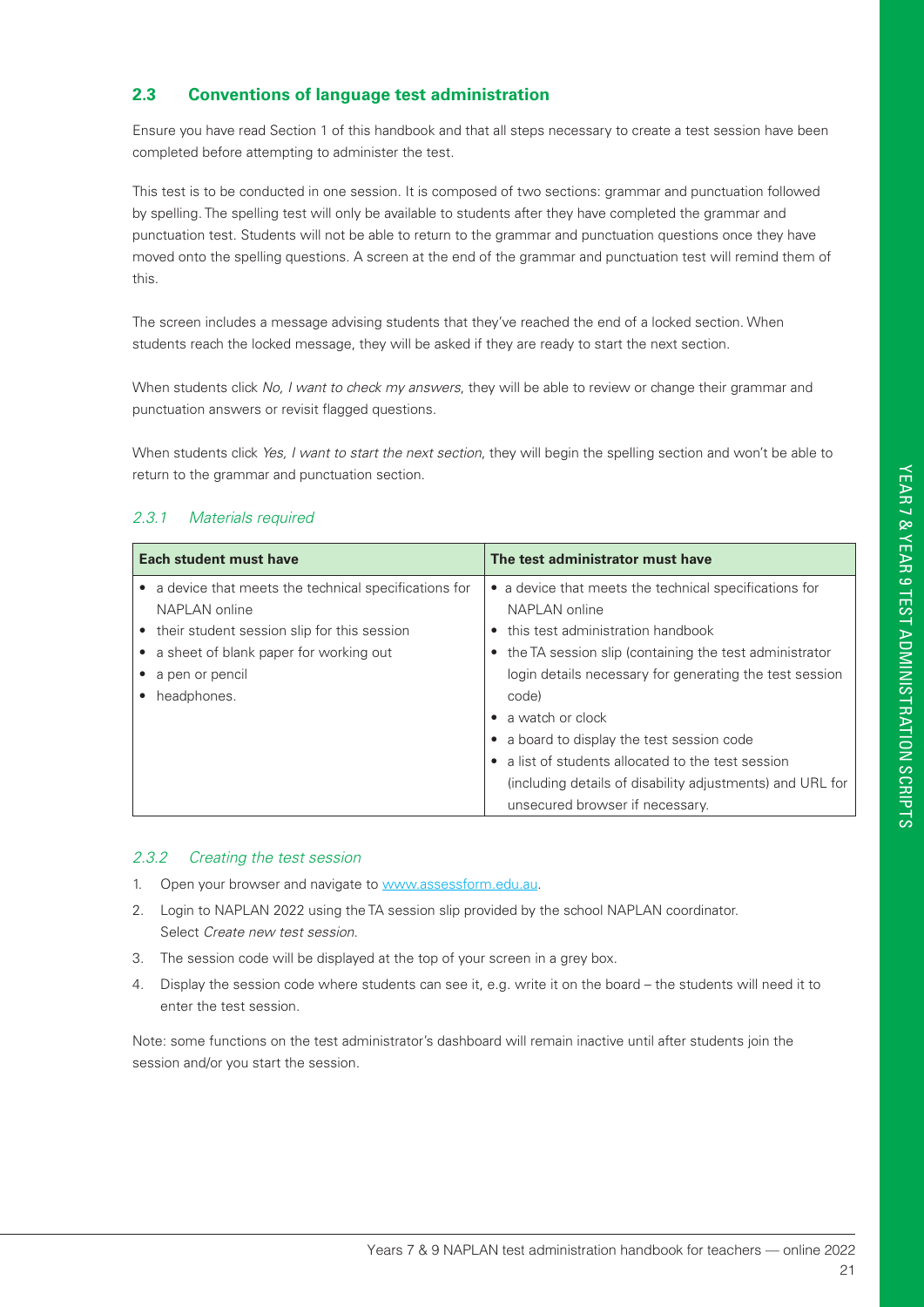#### *2.3.3 Conventions of language test administration script*

#### **READ ALOUD**

Today you will complete a conventions of language test. This test has two parts: grammar and punctuation, followed by spelling.

If you have any questions or you can't see what I describe on your screen, raise your hand and I will help you.

Remind students that if they experience technical issues (mouse, keyboard, monitor or device not working, questions not loading or questions flickering, screens freezing, etc.) that they should let you know straight away by raising their hand.

Go through the following steps with students, resolving any issues that may arise.

Ask students to check that they have:

- their student code for the test on a piece of paper with their correct name
- a blank piece of paper, a pen or pencil and a set of headphones
- turned on their device
- plugged in their headphones
- adjusted their device volume to about three-quarters of its maximum level.

#### Ask students to:

- open the NAP locked down browser (students using an unsecured browser with DACs *AST* or *COL*, or their support person, should type the web address into the browser and select enter)
- select *NAPLAN 2022*.

Students will then see the audio check screen. For the conventions of language test, students should:

- play the sound
- select *I can hear the sound on headphones* if they can hear the sound, or
- select *I can't hear the sound on headphones* if they can't hear the sound, and follow the instructions on the page.

Assist students with the disability adjustment code *AIA* if required. These students should select *I do not need to check my audio*.

#### Instruct students to:

- select *Start test*
- type the session code exactly as it appears on the board into the boxes, and then select *Next*
- type their student code into the boxes that appear and select *Next*
- check that their name, year and the test domain are correct, select *Yes* and wait.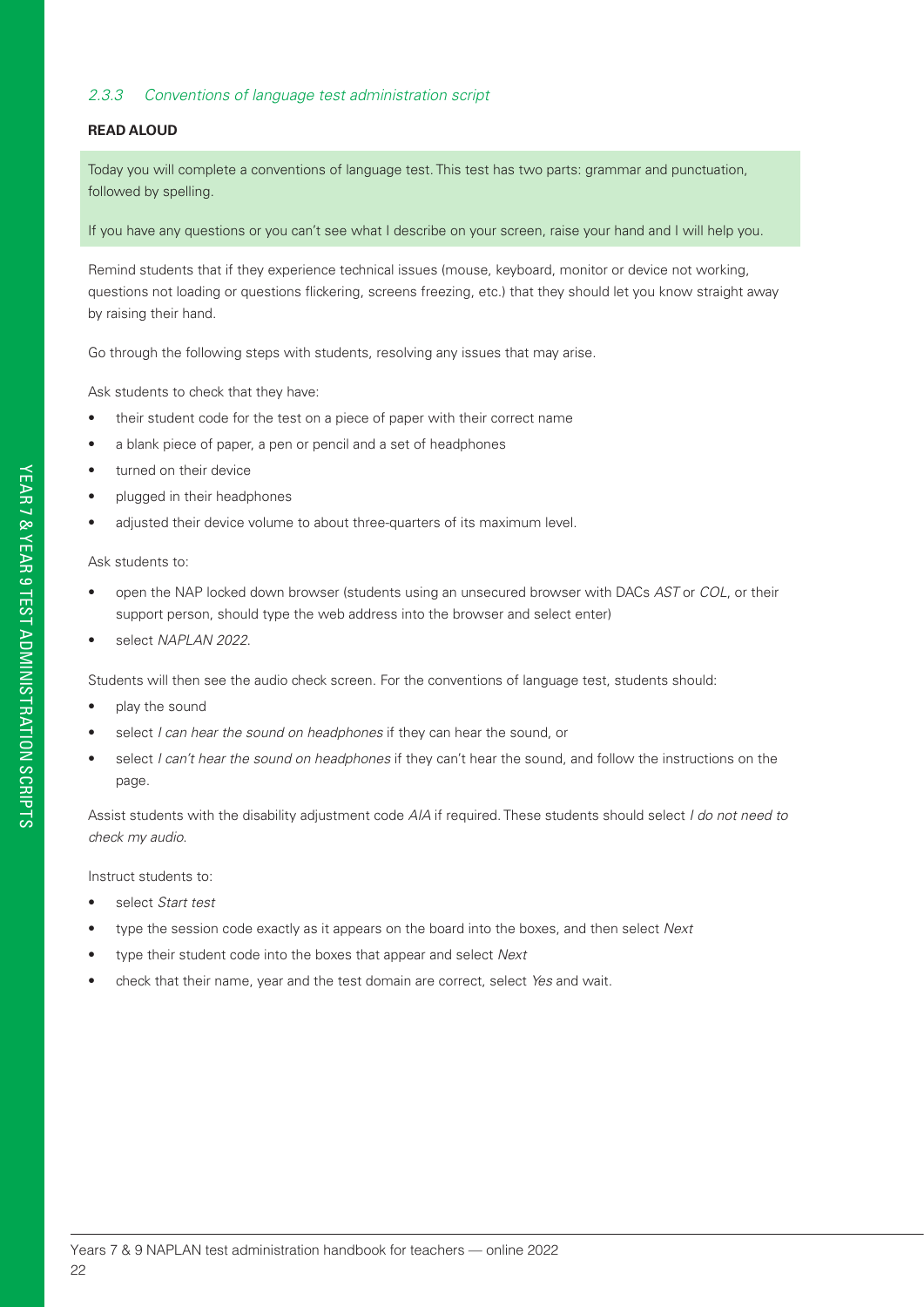#### **READ ALOUD**

There are two parts to this test. The first part is a grammar and punctuation test, and the second is a spelling test. Once you move to the spelling test, you cannot go back to the grammar and punctuation test. You will need your headphones for the spelling test only.

There are 52 questions in all: 27 questions in the grammar and punctuation test and 25 questions in the spelling test. You have 45 minutes to complete all the questions. You may need more time to answer the grammar and punctuation questions as there is more to read in this test than spelling.

In both the grammar and punctuation test AND the spelling test, there are three sections. Within each test, you can go back to a previous section to flagged questions or to just check your answers. A message on your screen will ask if you want to go back.

However, at the very end of the grammar and punctuation test, you will see a message asking if you are ready to start the next section. If you click *'No, I want to check my answers'* you will be able to review or change your grammar and punctuation answers or revisit flagged questions, and you will be able to change your answers if you think you have made a mistake.

If you click *'Yes, I want to start the next section'*, you will go to the spelling test and will NOT be able to go back and see or change your answers in the grammar and punctuation test.

There is a timer in the top left-hand corner of your screen. When your timer says 25 minutes, you should be close to finishing the grammar and punctuation test, which finishes at question 27, and be ready to move onto the spelling test.

The timer will flash when you have 10 minutes left and again when you have 5 minutes left. I will also tell you.

When your time ends you will see a screen asking you to select a *Finish* button.

If you finish early, check your answers and be sure that you have answered all the questions.

If you finish before your time ends you can also select the *Finish* button, but you will be asked whether or not you have completed all the questions and checked your answers. If you select *No* you will stay in the test. Selecting *Yes* will finish your test.

After you *Finish* your test, if there is still time left, you can select the *Reopen test* button.

Once you have finished your test, wait quietly.

Begin the session by selecting the *Start session* button on the test administrator's dashboard.

#### **READ ALOUD**

You may start the test now. You must do your own work. You are not allowed to talk to other students.

Actively supervise students to make sure they are on task and to see that they are managing their time so they do not spend the whole test time on grammar and punctuation – spending the whole test time on grammar and punctuation will result in them not receiving a score for spelling.

Students who finish early should be encouraged to check their answers. When they have finished checking, they should sit and wait patiently. They may not engage in early-finisher activities, such as reading, which may provide clues to the test question answers.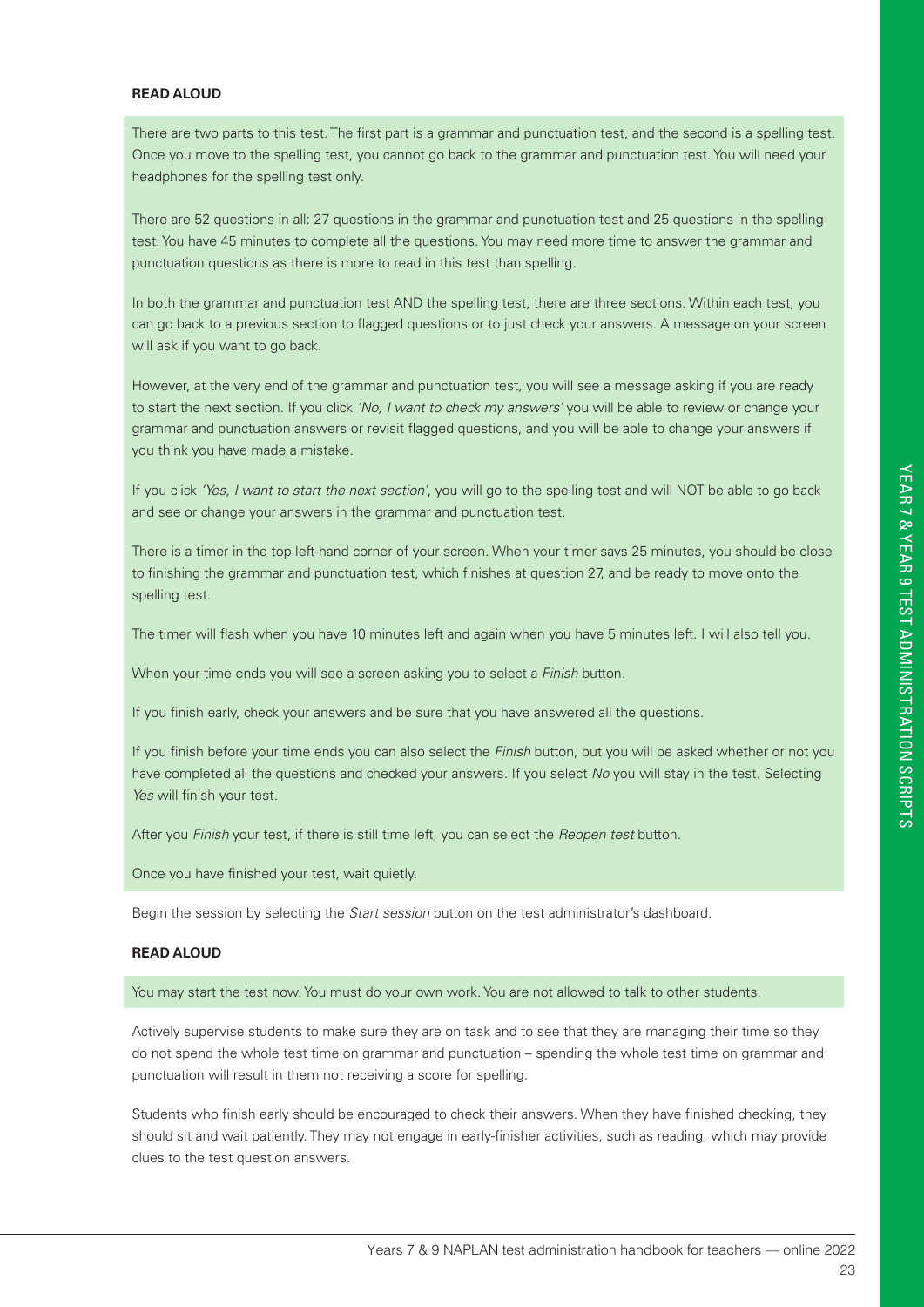If a whole class has checked their responses, selected *Finish*, then submitted their tests before the allocated time, you may use discretion in managing the test environment and finalising the test session.

#### **After 40 minutes, READ ALOUD**

You have about five minutes left to finish the test. If you have already finished, use this time to check that you have answered all the questions.

Be mindful of students who may have been granted extra time due to a disability adjustment or a disruption. Alert these students when they have five minutes of test time remaining.

When your dashboard shows that the time has expired for all students:

#### **READ ALOUD**

Thank you everyone. The conventions of language test is now finished.

If you have already finished your test, you should have a message confirming that it has been finished.

If you ran out of time to finish your test, you will now have a screen asking you to select *Finish*. Please select *Finish*.

Walk around and check that all students have finished their tests.

#### **READ ALOUD**

Leave your student session slip and working-out paper on your desk to be collected.

You should now all close the test browser.

Check that all students have closed the NAP locked down browser or, where appropriate, the unsecured browser.

**If any test attempt could not be finished because of a test disruption or a student has left the session due to illness or injury, you must not finish their test attempt or finalise the test session. You must inform the NAPLAN coordinator.**

If all test attempts have been finished, finalise the test session by selecting the *Finalise session* button on the test administrator's dashboard.

Collect all student session slips and all paper used during the tests. These must be returned to the NAPLAN coordinator, along with the TA session slips and any unused test codes, to be securely stored.

You will need to refer to *After the test* on page 12 to ensure you have met all requirements.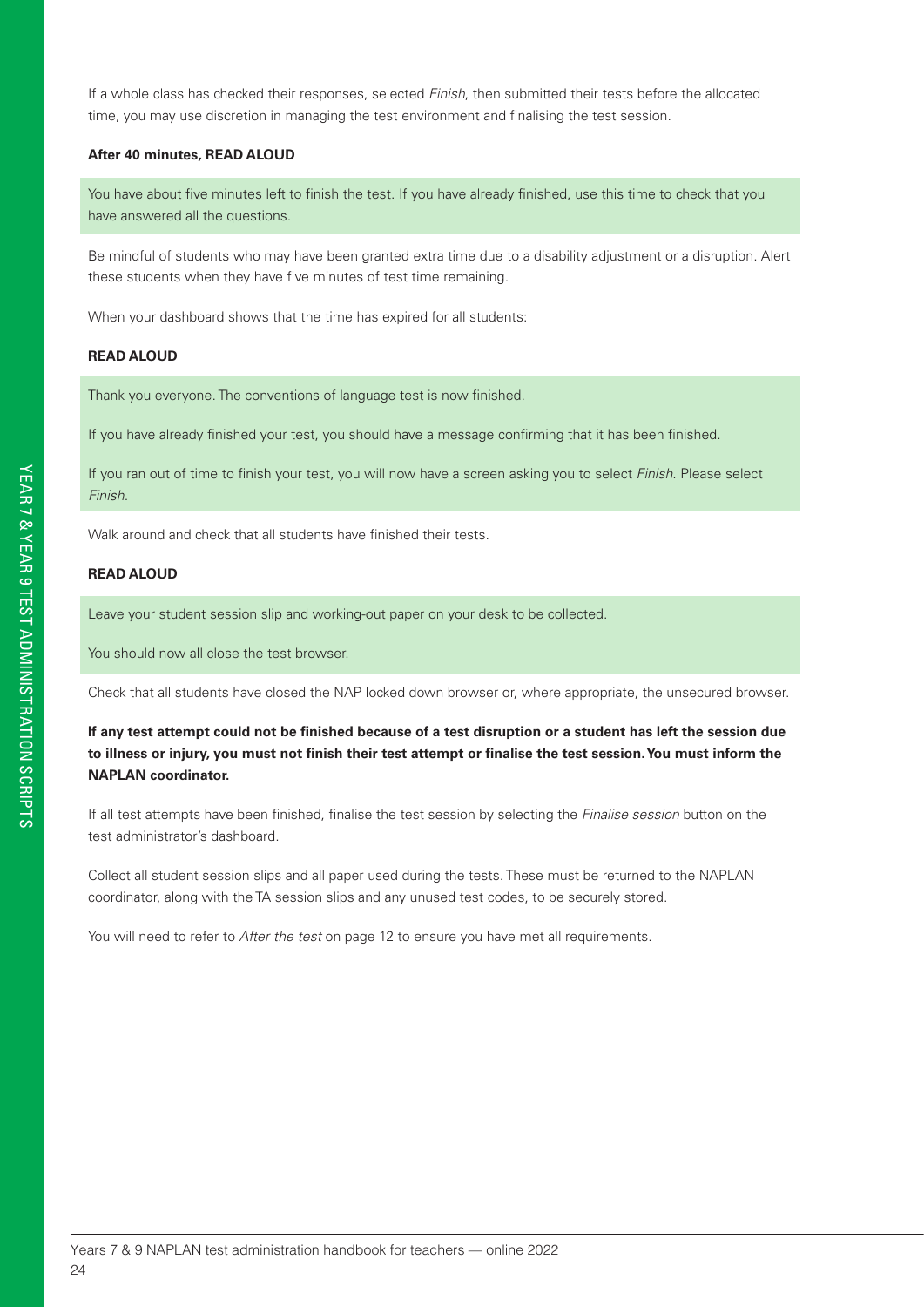#### **2.4 Numeracy test administration**

Ensure you have read Section 1 of this handbook and that all steps necessary to create a test session have been completed before attempting to administer the test.

This test is to be conducted in one session. It comprises two parts: a non-calculator part and a calculator part. Students are not permitted to use their own calculator for any part of the test, unless provided as a disability adiustment.

The online calculator will only be available to students after they have completed the non-calculator part of the test. Students will not be able to return to the non-calculator part of the test once they have moved onto the calculator part. A screen at the end of the non-calculator part of the test will remind them of this.

#### *2.4.1 Materials required*

| Each student must have                                            | The test administrator must have                                    |  |
|-------------------------------------------------------------------|---------------------------------------------------------------------|--|
| a device that meets the technical specifications for<br>$\bullet$ | a device that meets the technical specifications for<br>٠           |  |
| NAPLAN online                                                     | NAPLAN online                                                       |  |
| • their student session slip for this session                     | • this test administration handbook                                 |  |
| • a sheet of blank paper for working out                          | the TA session slip (containing the test administrator<br>$\bullet$ |  |
| a pen or pencil                                                   | login details necessary for generating the test session             |  |
| headphones.                                                       | code)                                                               |  |
|                                                                   | a watch or clock<br>$\bullet$                                       |  |
|                                                                   | a board to display the test session code<br>٠                       |  |
|                                                                   | a list of students allocated to the test session<br>$\bullet$       |  |
|                                                                   | (including details of disability adjustments) and URL for           |  |
|                                                                   | unsecured browser if necessary.                                     |  |

#### *2.4.2 Creating the test session*

- 1. Open your browser and navigate to www.assessform.edu.au.
- 2. Login to NAPLAN 2022 using the TA session slip provided by the school NAPLAN coordinator. Select *Create new test session*.
- 3. The session code will be displayed at the top of your screen in a grey box.
- 4. Display the session code where students can see it, e.g. write it on the board the students will need it to enter the test session.

Note: some functions on the test administrator's dashboard will remain inactive until after students join the session and/or you start the session.

#### *2.4.3 Numeracy test administration script*

#### **READ ALOUD**

Today you will complete a numeracy test.

If you have any questions or you can't see what I describe on your screen, raise your hand and I will help you.

Remind students that if they experience technical issues (mouse, keyboard, monitor or device not working, questions not loading or questions flickering, screens freezing, etc.) that they should let you know straight away by raising their hand.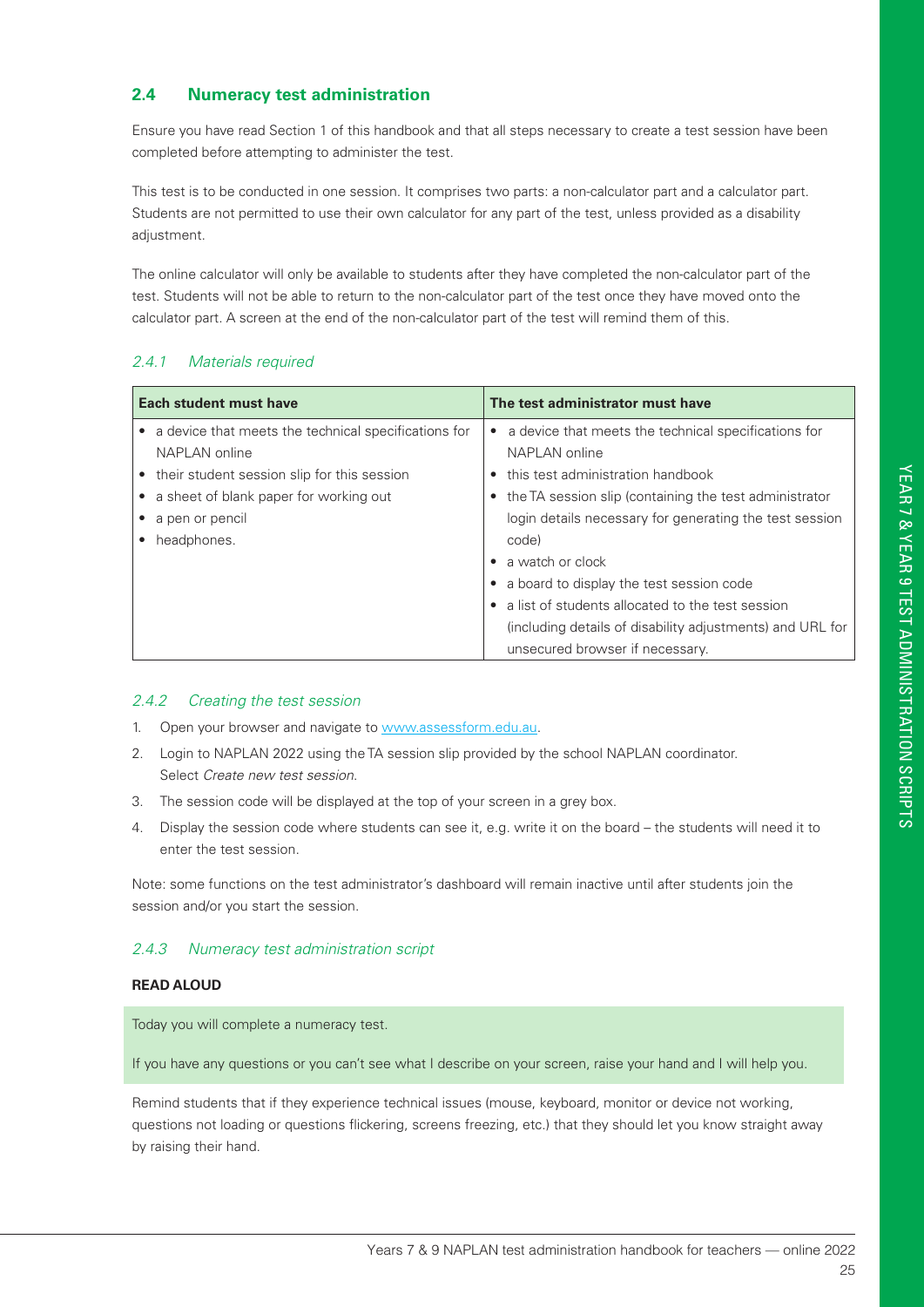Go through the following steps with students, resolving any issues that may arise.

Ask students to check that they have:

- their student code for the test on a piece of paper with their correct name
- a blank piece of paper, a pen or pencil and a set of headphones
- turned on their device
- plugged in their headphones
- adjusted their device volume to about three-quarters of its maximum level.

#### Ask students to:

- open the NAP locked down browser (students using an unsecured browser with DACs *AST* or *COL*, or their support person, should type the web address into the browser and select enter)
- select *NAPLAN 2022*.

Students will then see the audio check screen. For the numeracy test, students should:

- play the sound
- select *I can hear the sound on headphones* if they can hear the sound, or
- select *I can't hear the sound on headphones* if they can't hear the sound, and follow the instructions on the page.

Assist students with the disability adjustment code *AIA* if required. These students should select *I do not need to check my audio*.

Instruct students to:

- select *Start test*
- type the session code exactly as it appears on the board into the boxes, and then select *Next*
- type their student code into the boxes that appear and select *Next*
- check that their name, year and the test domain are correct, select *Yes* and wait.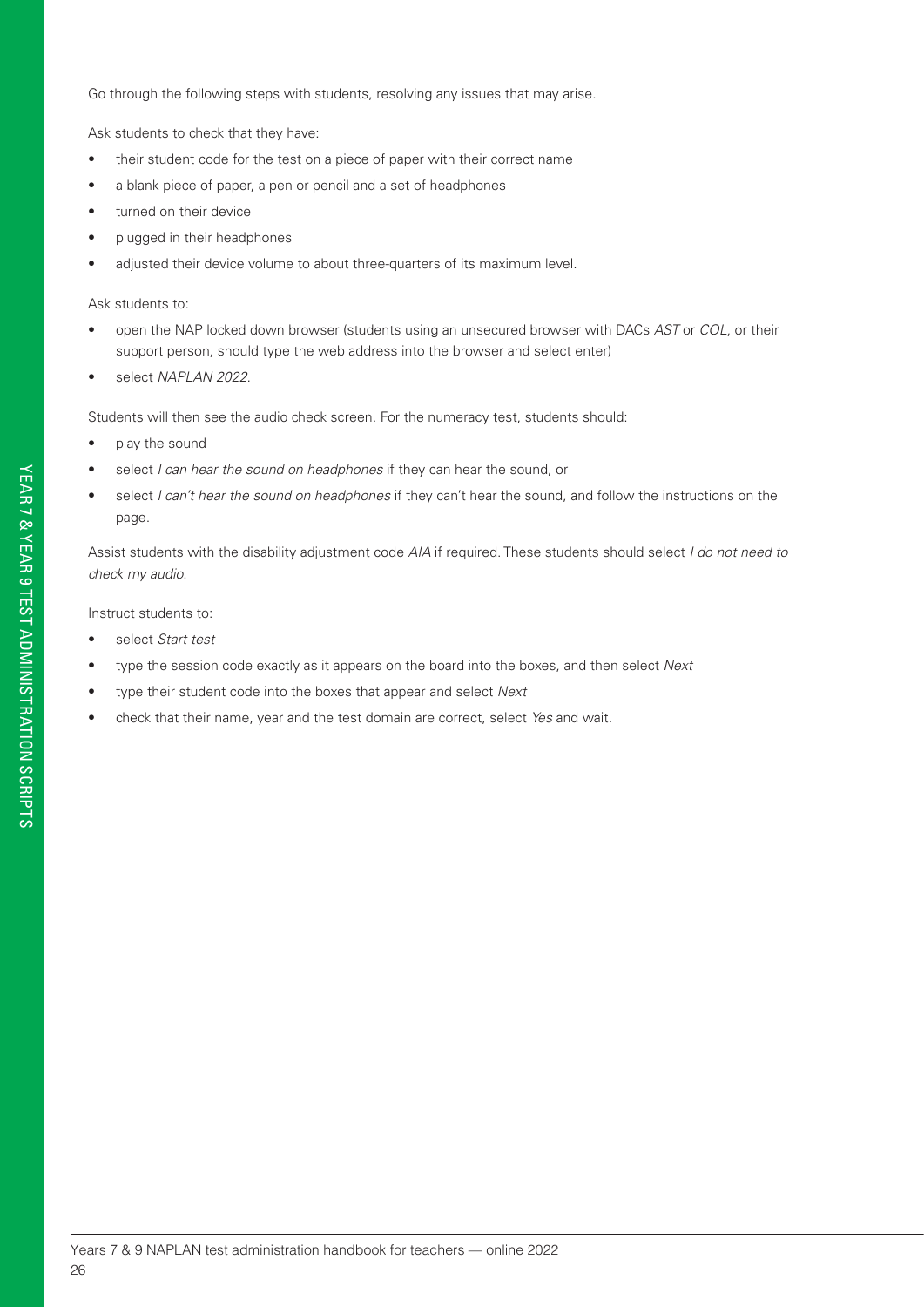#### **READ ALOUD**

In this test, you can select *Play* to have the questions read to you through your headphones. I can also read the questions to you, but I can't read numbers or symbols to you unless they are part of the text in the question. Also, I cannot explain the questions.

There are 48 questions in the numeracy test and you have 65 minutes to complete all the questions.

The numeracy test has four sections.

In the first section you cannot use the online calculator. Once you move on from this section, you cannot change your answers.

You will be able to use the online calculator for the remaining three sections of the test. Between these sections you will see a message on your screen asking if you would like to review your answers before moving to the next section. If you make a mistake, you can change your answer.

If you find that a question is too hard for you, flag it and go on to the next one. If you have time, you can go back to flagged questions after you have finished the rest of the test.

You have a timer in the top left-hand corner of your screen. It will flash when you have 10 minutes left and again when you have five minutes left. I will also tell you. When your time ends you will see a screen asking you to select a *Finish* button.

If you finish early, check your answers and be sure that you have answered all the questions.

If you finish before your time ends, you can also select the *Finish* button, but you will be asked whether or not you have completed all the questions and checked your answers. If you select *No,* you will stay in the test. Selecting *Yes* will finish your test.

After you *Finish* your test, if there is still time left, you can select the *Reopen test* button to go back into sections two, three and four of the test.

Once you have finished your test, wait quietly.

Begin the session by selecting the *Start session* button on the test administrator's dashboard.

#### **READ ALOUD**

You may start the test now. You must do your own work. You are not allowed to talk to other students.

Actively supervise students to make sure they are on task.

If students ask you to read questions, you should encourage them to use the platform audio. However, you may read questions for them. **Ensure you are familiar with what may and may not be read** to students. Refer to section 1.3, particularly *Assisting students*, for details and examples.

Students who finish early should be encouraged to check their answers. When they have finished checking, they should sit and wait patiently. They may not engage in early-finisher activities, such as reading, which may provide clues to the test question answers.

If a whole class has checked their responses, selected *Finish*, then submitted their tests before the allocated time, you may use discretion in managing the test environment and finalising the test session.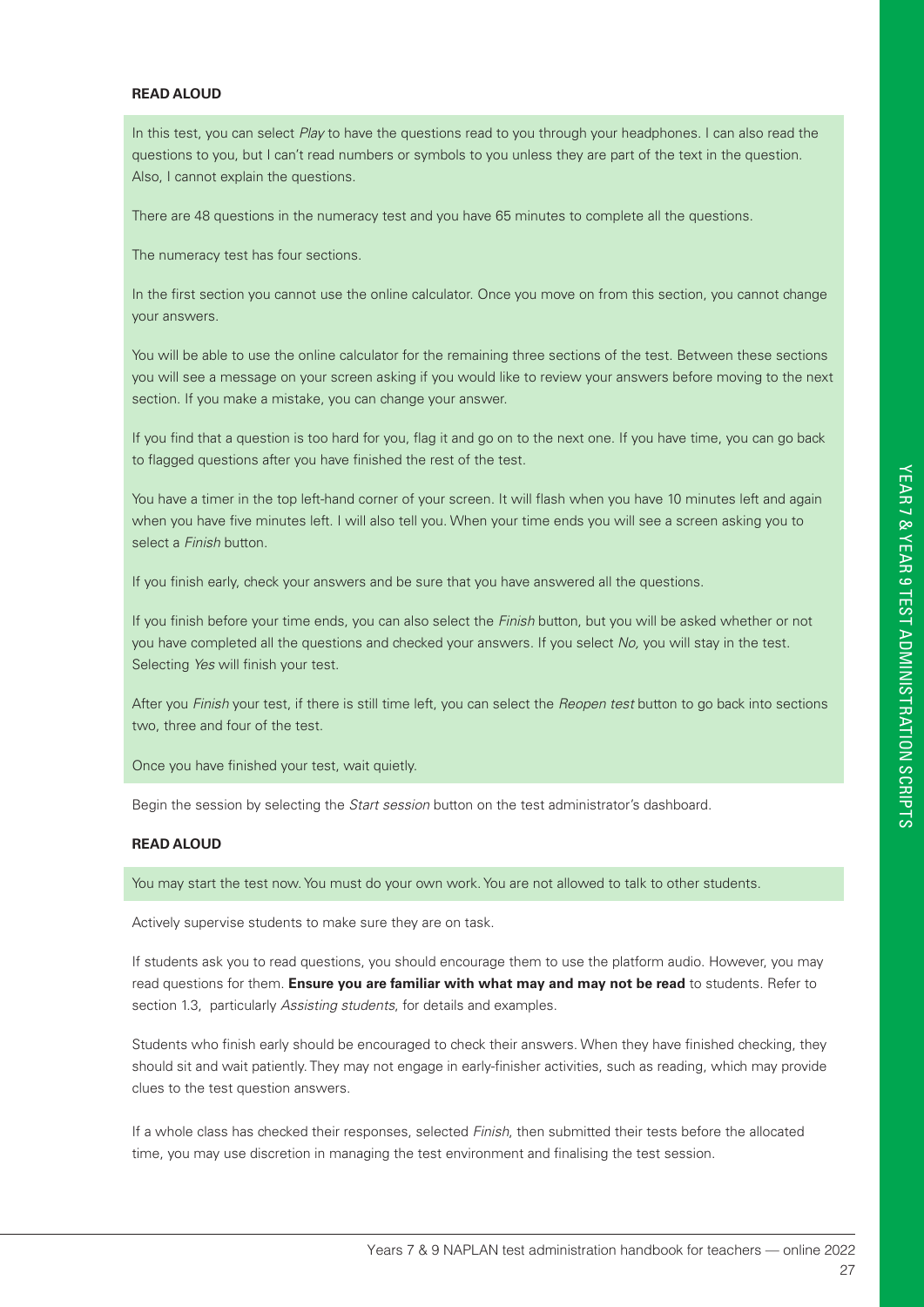#### **After 60 minutes, READ ALOUD**

You have about five minutes left to finish the test. If you have already finished, use this time to check that you have answered all the questions.

Be mindful of students who may have been granted extra time due to a disability adjustment or a disruption. Alert these students when they have five minutes of test time remaining.

When your dashboard shows that the time has expired for all students:

#### **READ ALOUD**

Thank you everyone. The numeracy test is now finished.

If you have already finished your test, you should have a message confirming that it has been finished.

If you ran out of time to finish your test, you will now have a screen asking you to select *Finish*. Please select *Finish*.

Walk around and check that all students have finished their tests.

#### **READ ALOUD**

Leave your student session slip and working-out paper on your desk to be collected.

You should now all close the test browser.

Check that all students have closed the NAP locked down browser or, where appropriate, the unsecured browser.

**If any test attempt could not be finished because of a test disruption or a student has left the session due to illness or injury, you must not finish their test attempt or finalise the test session. You must inform the NAPLAN coordinator.**

If all test attempts have been finished, finalise the test session by selecting the *Finalise session* button on the test administrator's dashboard.

Collect all student session slips and all paper used during the tests. These must be returned to the NAPLAN coordinator, along with the TA session slips and any unused test codes, to be securely stored.

You will need to refer to *After the test* on page 12 to ensure you have met all requirements.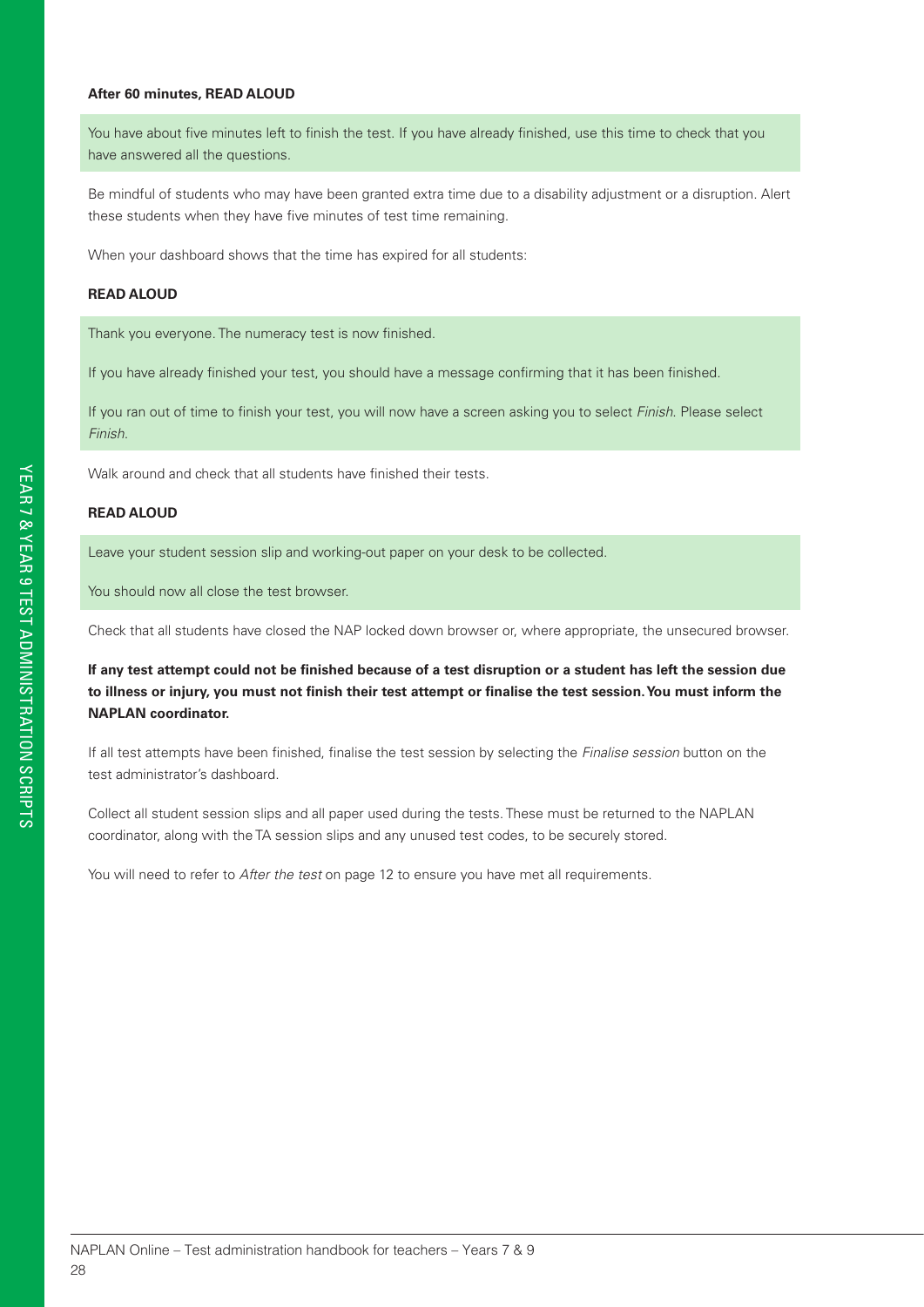### APPENDIX 1: DISABILITY ADJUSTMENT CODES

The following table shows the available disability adjustment codes (DAC), the online assessment platform adjustment, and the action required during the test session by test administrators.

| <b>DAC</b> | <b>Name</b>                                                        | <b>Online assessment</b><br>platform adjustment                                                  | <b>Action required by test administrator</b>                                                                                                                                                                                                                                                                                                                                                                                             |  |
|------------|--------------------------------------------------------------------|--------------------------------------------------------------------------------------------------|------------------------------------------------------------------------------------------------------------------------------------------------------------------------------------------------------------------------------------------------------------------------------------------------------------------------------------------------------------------------------------------------------------------------------------------|--|
| <b>SUP</b> | NAPLAN support person                                              | No platform adjustment.<br>Domains applicable:<br>reading, conventions of<br>language, numeracy. | Arrange test environments so that                                                                                                                                                                                                                                                                                                                                                                                                        |  |
| <b>SCR</b> | Scribe                                                             | No platform adjustment.<br>Domain applicable:<br>writing only.                                   | students with these adjustments do not<br>disturb other students.                                                                                                                                                                                                                                                                                                                                                                        |  |
| OSS        | Oral sign / support                                                | No platform adjustment.                                                                          |                                                                                                                                                                                                                                                                                                                                                                                                                                          |  |
| <b>RBK</b> | Rest break                                                         | No platform adjustment.                                                                          | Pause the student's test attempt when<br>it is time for them to take a break. Once<br>the student has returned from their rest<br>break, resume the test attempt. (See<br>Pausing an individual test attempt on<br>pages 9 - 10.)                                                                                                                                                                                                        |  |
|            | Adjustments providing extra time                                   |                                                                                                  |                                                                                                                                                                                                                                                                                                                                                                                                                                          |  |
| <b>ETA</b> | Extra time - one minute<br>for every six minutes of<br>test time   |                                                                                                  |                                                                                                                                                                                                                                                                                                                                                                                                                                          |  |
| <b>ETB</b> | Extra time - one minute<br>for every three minutes of<br>test time | Platform will automatically<br>calculate and add the<br>appropriate amount of extra              | Ensure that the time allowed for the<br>whole test session includes the total test<br>duration for students with extra time.                                                                                                                                                                                                                                                                                                             |  |
| <b>ETC</b> | Extra time - one minute<br>for every two minutes of<br>test time   | time to the student's test<br>timer.                                                             |                                                                                                                                                                                                                                                                                                                                                                                                                                          |  |
| <b>ETD</b> | Extra time - double total<br>test time                             |                                                                                                  |                                                                                                                                                                                                                                                                                                                                                                                                                                          |  |
|            | Adjustments allowing the locked down browser to be disabled        |                                                                                                  |                                                                                                                                                                                                                                                                                                                                                                                                                                          |  |
|            | Assistive technology                                               |                                                                                                  | Disable locked down browser to allow<br>setting manipulation (customised pointing<br>devices, keyboards, software access, etc.)                                                                                                                                                                                                                                                                                                          |  |
| <b>AST</b> |                                                                    | Locked down browser cannot<br>be used for these adjustments.                                     | Provide additional supervision to ensure<br>students who are not using the locked<br>down browser do not access prohibited<br>functionality, such as external websites or<br>calculators.                                                                                                                                                                                                                                                |  |
| COL        | Colour contrast<br>modification                                    | Locked down browser cannot<br>be used for these adjustments.                                     | Disable locked down browser to allow<br>student to adjust colour, contrast or<br>brightness settings on their device. This<br>includes setting screen to 'invert' in<br>conjunction with BNW to create white<br>text with black background.<br>Provide additional supervision to ensure<br>students who are not using the locked<br>down browser do not access prohibited<br>functionality, such as external websites or<br>calculators. |  |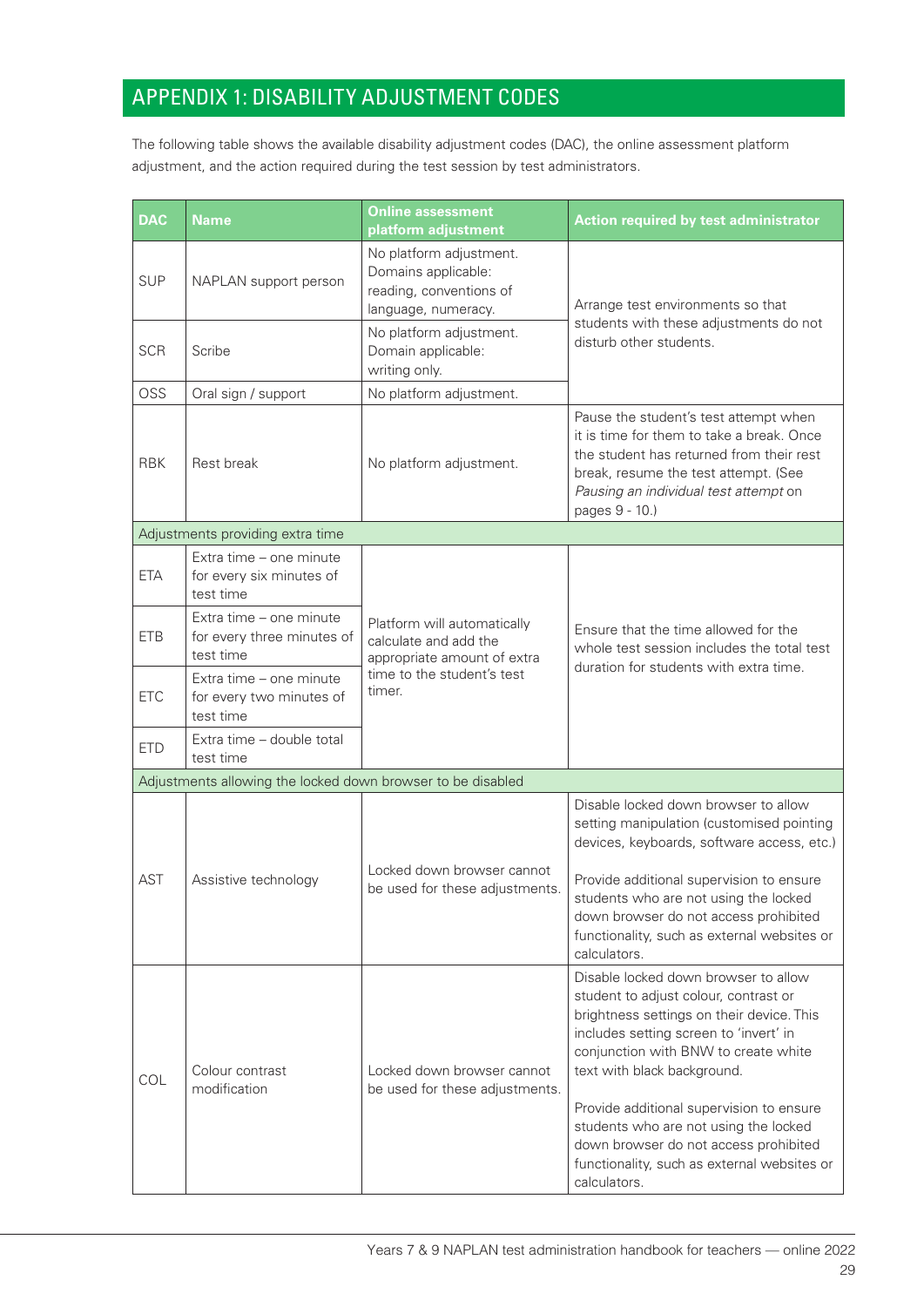| <b>DAC</b>                                      | <b>Name</b>                                                                                                                           | <b>Online assessment</b><br>platform adjustment                                       | Action required by test administrator                                                                                                                            |
|-------------------------------------------------|---------------------------------------------------------------------------------------------------------------------------------------|---------------------------------------------------------------------------------------|------------------------------------------------------------------------------------------------------------------------------------------------------------------|
| Adjustments through offline testing             |                                                                                                                                       |                                                                                       |                                                                                                                                                                  |
| OFF                                             | Braille, large print,<br>black and white master<br>hardcopy, electronic pdf<br>format                                                 | No platform adjustment.                                                               | Student will sit a paper-based version or<br>an electronic pdf version of the NAPLAN<br>paper tests.                                                             |
| Adjustments providing alternative items         |                                                                                                                                       |                                                                                       |                                                                                                                                                                  |
| <b>AIA</b>                                      | Alternative items - audio                                                                                                             | Platform will swap audio items<br>for alternatives.                                   | None – the online assessment platform<br>will automatically substitute affected<br>items with appropriate alternative items.                                     |
| AIV                                             | Alternative items - visual                                                                                                            | Platform will swap visually<br>detailed items for alternatives.                       |                                                                                                                                                                  |
| Adjustments providing alternative colour themes |                                                                                                                                       |                                                                                       |                                                                                                                                                                  |
| <b>BNW</b>                                      | Black with white<br>background<br>(use with COL and<br>system settings to invert<br>colours for white text with<br>black background*) | Platform will use student's<br>preferred colour scheme<br>where defined for this DAC. | None – the platform will automatically<br>substitute student's chosen colour theme.<br>*Follow student's usual process to set up<br>screen inverting via device. |
| <b>BNB</b>                                      | Black with blue<br>background                                                                                                         |                                                                                       |                                                                                                                                                                  |
| <b>BNL</b>                                      | Black with lilac<br>background                                                                                                        |                                                                                       |                                                                                                                                                                  |
| <b>BNG</b>                                      | Black with green<br>background                                                                                                        |                                                                                       |                                                                                                                                                                  |
| <b>BNY</b>                                      | Black with yellow<br>background                                                                                                       |                                                                                       |                                                                                                                                                                  |